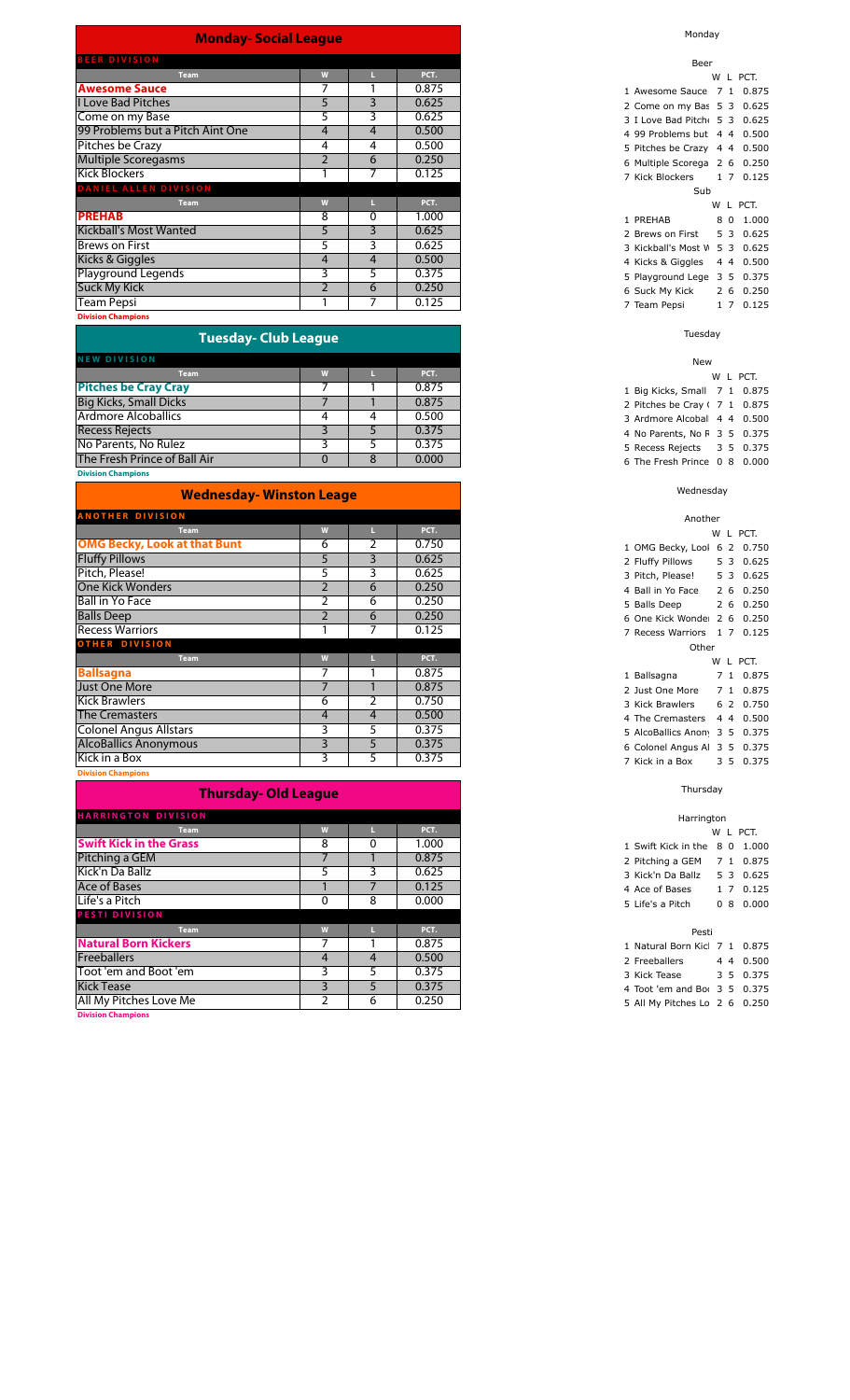| <b>SCORE</b><br><b>DATE</b><br><b>SCORE</b><br><b>FIELD</b><br><b>Team</b><br>Team<br><b>Multiple Scoregasms</b><br><b>Pitches be Crazy</b><br>12<br>1<br>1<br>99 Problems but a Pitch Aint One<br><b>Come on my Base</b><br>1<br>7<br>1<br>I Love Bad Pitches<br>$\mathbf 0$<br><b>Awesome Sauce</b><br>10<br>1<br>25-Aug<br><b>PREHAB</b><br>Kickball's Most Wanted<br>$\overline{2}$<br>$\overline{\mathbf{3}}$<br>$\overline{\mathbf{2}}$<br><b>Suck My Kick</b><br>3<br><b>Brews on First</b><br>$\mathbf 0$<br>$\overline{2}$<br><b>Kicks &amp; Giggles</b><br>5<br>Playground Legends<br>$\overline{\mathbf{2}}$<br>0<br>12<br><b>Kick Blockers</b><br>1<br><b>Come on my Base</b><br>4<br>Multiple Scoregasms<br>$\mathbf 0$<br><b>Awesome Sauce</b><br>13<br>$\mathbf{1}$<br><b>I Love Bad Pitches</b><br>$\overline{3}$<br>99 Problems but a Pitch Aint One<br>$\overline{4}$<br>1<br>8-Sep<br>$\overline{1}$<br>$\overline{2}$<br><b>Suck My Kick</b><br><b>Team Pepsi</b><br>$\mathbf 0$<br><b>PREHAB</b><br>Playground Legends<br>11<br>$\overline{2}$<br>$\mathbf 0$<br><b>Kickball's Most Wanted</b><br>$\overline{2}$<br>$\overline{2}$<br><b>Brews on First</b><br>$\overline{4}$<br>Kickball's Most Wanted<br><b>Come on my Base</b><br>5<br>4<br>1<br><b>PREHAB</b><br>I Love Bad Pitches<br>3<br>$\overline{2}$<br>1<br><b>Suck My Kick</b><br>$\mathbf{1}$<br><b>Awesome Sauce</b><br>4<br>1<br><b>Brews on First</b><br>4<br><b>Kick Blockers</b><br>1<br>15-Sep<br>1<br>Playground Legends<br>1<br><b>Pitches be Crazy</b><br>4<br>$\overline{\mathbf{2}}$<br><b>Kicks &amp; Giggles</b><br>Multiple Scoregasms<br>$\mathbf{1}$<br>$\overline{2}$<br>4<br>99 Problems but a Pitch Aint One<br>5<br><b>Team Pepsi</b><br>$\mathbf{1}$<br>$\overline{\mathbf{2}}$<br><b>Kickball's Most Wanted</b><br><b>Suck My Kick</b><br>$\mathbf 0$<br>1<br>1<br><b>Playground Legends</b><br>$\mathbf{1}$<br>$\mathbf 0$<br>1<br><b>Team Pepsi</b><br><b>PREHAB</b><br>$\overline{7}$<br>Kicks & Giggles<br>$\overline{2}$<br>1<br>22-Sep<br><b>Multiple Scoregasms</b><br>5<br><b>Kick Blockers</b><br>$\overline{2}$<br>4<br><b>I Love Bad Pitches</b><br>Come on my Base<br>$\mathbf{1}$<br>8<br>$\overline{2}$<br>Pitches be Crazy<br><b>Awesome Sauce</b><br>8<br>$\overline{\mathbf{2}}$<br>$\overline{2}$<br>$\overline{z}$<br>99 Problems but a Pitch Aint One<br>Pitches be Crazy<br>8<br>1<br><b>Kick Blockers</b><br>$\mathbf{1}$<br><b>Awesome Sauce</b><br>11<br>1<br>Multiple Scoregasms<br><b>I Love Bad Pitches</b><br>$\mathbf 0$<br>8<br>1<br>29-Sep<br>Kicks & Giggles<br>$\overline{7}$<br>5<br>$\overline{2}$<br><b>Brews on First</b><br><b>Team Pepsi</b><br><b>PREHAB</b><br>$\overline{2}$<br>$\mathbf 0$<br>16<br>Playground Legends<br><b>Kickball's Most Wanted</b><br>$\mathbf 0$<br>21<br>$\overline{\mathbf{2}}$<br>$\overline{\mathbf{3}}$<br>10<br>1<br>Kicks & Giggles<br><b>Suck My Kick</b><br><b>PREHAB</b><br>1<br>10<br><b>Brews on First</b><br>$\mathbf{1}$<br><b>Kickball's Most Wanted</b><br><b>Team Pepsi</b><br>$\overline{12}$<br>$\mathbf 0$<br>1<br>6-Oct<br><b>Awesome Sauce</b><br>99 Problems but a Pitch Aint One<br>1<br>$\overline{\mathbf{2}}$<br>$\mathbf 0$<br><b>Kick Blockers</b><br>$\mathbf{1}$<br><b>I Love Bad Pitches</b><br>8<br>$\overline{2}$<br><b>Pitches be Crazy</b><br>10<br>Come on my Base<br>6<br>$\overline{\mathbf{2}}$<br>99 Problems but a Pitch Aint One<br><b>Brews on First</b><br>$\mathbf 0$<br>3<br>1<br>Suck My Kick<br>3<br><b>Come on my Base</b><br>$6\phantom{1}6$<br>1<br><b>PREHAB</b><br>4<br>Awesome Sauce<br>0<br>1<br>Pitches be Crazy<br><b>Kicks &amp; Giggles</b><br>13-Oct<br>6<br>9<br>1<br><b>Playground Legends</b><br>Multiple Scoregasms<br>$\overline{\mathbf{2}}$<br>1<br>0<br><b>Team Pepsi</b><br><b>Kick Blockers</b><br>$\pmb{0}$<br>1<br>$\overline{\mathbf{2}}$<br><b>I Love Bad Pitches</b><br>Kickball's Most Wanted<br>$\overline{\mathbf{z}}$<br>$\overline{\mathbf{2}}$<br>6<br><b>Brews on First</b><br><b>Team Pepsi</b><br>$6\phantom{1}6$<br>1<br>$\mathbf{1}$<br><b>Kickball's Most Wanted</b><br><b>Kicks &amp; Giggles</b><br>$\overline{2}$<br>$\mathbf{1}$<br>1<br><b>Suck My Kick</b><br><b>Playground Legends</b><br>$\mathbf 0$<br>1<br>$\mathbf{1}$<br><b>20-Oct</b><br>99 Problems but a Pitch Aint One<br><b>Kick Blockers</b><br>10<br>$\overline{\mathbf{2}}$<br>4<br><b>I Love Bad Pitches</b><br>$6\overline{6}$<br><b>Pitches be Crazy</b><br>4<br>$\overline{\mathbf{2}}$<br>Multiple Scoregasms<br><b>Come on my Base</b><br>$6\phantom{1}6$<br>$\overline{\mathbf{2}}$<br>1<br><b>Kicks &amp; Giggles</b><br><b>Team Pepsi</b><br>$\mathbf{2}$<br>3<br>1<br>Playground Legends<br><b>Brews on First</b><br>13<br>1<br>$\mathbf 0$<br><b>PREHAB</b><br><b>Suck My Kick</b><br>4<br>1<br>1 |        |  | <b>Monday - Social League</b> |  |             |
|---------------------------------------------------------------------------------------------------------------------------------------------------------------------------------------------------------------------------------------------------------------------------------------------------------------------------------------------------------------------------------------------------------------------------------------------------------------------------------------------------------------------------------------------------------------------------------------------------------------------------------------------------------------------------------------------------------------------------------------------------------------------------------------------------------------------------------------------------------------------------------------------------------------------------------------------------------------------------------------------------------------------------------------------------------------------------------------------------------------------------------------------------------------------------------------------------------------------------------------------------------------------------------------------------------------------------------------------------------------------------------------------------------------------------------------------------------------------------------------------------------------------------------------------------------------------------------------------------------------------------------------------------------------------------------------------------------------------------------------------------------------------------------------------------------------------------------------------------------------------------------------------------------------------------------------------------------------------------------------------------------------------------------------------------------------------------------------------------------------------------------------------------------------------------------------------------------------------------------------------------------------------------------------------------------------------------------------------------------------------------------------------------------------------------------------------------------------------------------------------------------------------------------------------------------------------------------------------------------------------------------------------------------------------------------------------------------------------------------------------------------------------------------------------------------------------------------------------------------------------------------------------------------------------------------------------------------------------------------------------------------------------------------------------------------------------------------------------------------------------------------------------------------------------------------------------------------------------------------------------------------------------------------------------------------------------------------------------------------------------------------------------------------------------------------------------------------------------------------------------------------------------------------------------------------------------------------------------------------------------------------------------------------------------------------------------------------------------------------------------------------------------------------------------------------------------------------------------------------------------------------------------------------------------------------------------------------------------------------------------------------------------------------------------------------------------------------------------------------------------------------------------------------------------------------------------------------------------------------------------------------------------------------------------------------------------------------------------------------------------------------------------------------------------------------------------------------------------------------------------------------------------------------------------------------------------------------------------------------------------------------------------------------------------------------------------------------------------------------------------------------------------------------------------------------------------------------------------------|--------|--|-------------------------------|--|-------------|
|                                                                                                                                                                                                                                                                                                                                                                                                                                                                                                                                                                                                                                                                                                                                                                                                                                                                                                                                                                                                                                                                                                                                                                                                                                                                                                                                                                                                                                                                                                                                                                                                                                                                                                                                                                                                                                                                                                                                                                                                                                                                                                                                                                                                                                                                                                                                                                                                                                                                                                                                                                                                                                                                                                                                                                                                                                                                                                                                                                                                                                                                                                                                                                                                                                                                                                                                                                                                                                                                                                                                                                                                                                                                                                                                                                                                                                                                                                                                                                                                                                                                                                                                                                                                                                                                                                                                                                                                                                                                                                                                                                                                                                                                                                                                                                                                                                                   |        |  |                               |  | <b>TIME</b> |
|                                                                                                                                                                                                                                                                                                                                                                                                                                                                                                                                                                                                                                                                                                                                                                                                                                                                                                                                                                                                                                                                                                                                                                                                                                                                                                                                                                                                                                                                                                                                                                                                                                                                                                                                                                                                                                                                                                                                                                                                                                                                                                                                                                                                                                                                                                                                                                                                                                                                                                                                                                                                                                                                                                                                                                                                                                                                                                                                                                                                                                                                                                                                                                                                                                                                                                                                                                                                                                                                                                                                                                                                                                                                                                                                                                                                                                                                                                                                                                                                                                                                                                                                                                                                                                                                                                                                                                                                                                                                                                                                                                                                                                                                                                                                                                                                                                                   |        |  |                               |  | 6:45        |
|                                                                                                                                                                                                                                                                                                                                                                                                                                                                                                                                                                                                                                                                                                                                                                                                                                                                                                                                                                                                                                                                                                                                                                                                                                                                                                                                                                                                                                                                                                                                                                                                                                                                                                                                                                                                                                                                                                                                                                                                                                                                                                                                                                                                                                                                                                                                                                                                                                                                                                                                                                                                                                                                                                                                                                                                                                                                                                                                                                                                                                                                                                                                                                                                                                                                                                                                                                                                                                                                                                                                                                                                                                                                                                                                                                                                                                                                                                                                                                                                                                                                                                                                                                                                                                                                                                                                                                                                                                                                                                                                                                                                                                                                                                                                                                                                                                                   |        |  |                               |  | 7:45        |
|                                                                                                                                                                                                                                                                                                                                                                                                                                                                                                                                                                                                                                                                                                                                                                                                                                                                                                                                                                                                                                                                                                                                                                                                                                                                                                                                                                                                                                                                                                                                                                                                                                                                                                                                                                                                                                                                                                                                                                                                                                                                                                                                                                                                                                                                                                                                                                                                                                                                                                                                                                                                                                                                                                                                                                                                                                                                                                                                                                                                                                                                                                                                                                                                                                                                                                                                                                                                                                                                                                                                                                                                                                                                                                                                                                                                                                                                                                                                                                                                                                                                                                                                                                                                                                                                                                                                                                                                                                                                                                                                                                                                                                                                                                                                                                                                                                                   |        |  |                               |  | 8:45        |
|                                                                                                                                                                                                                                                                                                                                                                                                                                                                                                                                                                                                                                                                                                                                                                                                                                                                                                                                                                                                                                                                                                                                                                                                                                                                                                                                                                                                                                                                                                                                                                                                                                                                                                                                                                                                                                                                                                                                                                                                                                                                                                                                                                                                                                                                                                                                                                                                                                                                                                                                                                                                                                                                                                                                                                                                                                                                                                                                                                                                                                                                                                                                                                                                                                                                                                                                                                                                                                                                                                                                                                                                                                                                                                                                                                                                                                                                                                                                                                                                                                                                                                                                                                                                                                                                                                                                                                                                                                                                                                                                                                                                                                                                                                                                                                                                                                                   |        |  |                               |  | 6:45        |
|                                                                                                                                                                                                                                                                                                                                                                                                                                                                                                                                                                                                                                                                                                                                                                                                                                                                                                                                                                                                                                                                                                                                                                                                                                                                                                                                                                                                                                                                                                                                                                                                                                                                                                                                                                                                                                                                                                                                                                                                                                                                                                                                                                                                                                                                                                                                                                                                                                                                                                                                                                                                                                                                                                                                                                                                                                                                                                                                                                                                                                                                                                                                                                                                                                                                                                                                                                                                                                                                                                                                                                                                                                                                                                                                                                                                                                                                                                                                                                                                                                                                                                                                                                                                                                                                                                                                                                                                                                                                                                                                                                                                                                                                                                                                                                                                                                                   |        |  |                               |  | 7:45        |
|                                                                                                                                                                                                                                                                                                                                                                                                                                                                                                                                                                                                                                                                                                                                                                                                                                                                                                                                                                                                                                                                                                                                                                                                                                                                                                                                                                                                                                                                                                                                                                                                                                                                                                                                                                                                                                                                                                                                                                                                                                                                                                                                                                                                                                                                                                                                                                                                                                                                                                                                                                                                                                                                                                                                                                                                                                                                                                                                                                                                                                                                                                                                                                                                                                                                                                                                                                                                                                                                                                                                                                                                                                                                                                                                                                                                                                                                                                                                                                                                                                                                                                                                                                                                                                                                                                                                                                                                                                                                                                                                                                                                                                                                                                                                                                                                                                                   |        |  |                               |  | 8:45        |
|                                                                                                                                                                                                                                                                                                                                                                                                                                                                                                                                                                                                                                                                                                                                                                                                                                                                                                                                                                                                                                                                                                                                                                                                                                                                                                                                                                                                                                                                                                                                                                                                                                                                                                                                                                                                                                                                                                                                                                                                                                                                                                                                                                                                                                                                                                                                                                                                                                                                                                                                                                                                                                                                                                                                                                                                                                                                                                                                                                                                                                                                                                                                                                                                                                                                                                                                                                                                                                                                                                                                                                                                                                                                                                                                                                                                                                                                                                                                                                                                                                                                                                                                                                                                                                                                                                                                                                                                                                                                                                                                                                                                                                                                                                                                                                                                                                                   |        |  |                               |  | 6:45        |
|                                                                                                                                                                                                                                                                                                                                                                                                                                                                                                                                                                                                                                                                                                                                                                                                                                                                                                                                                                                                                                                                                                                                                                                                                                                                                                                                                                                                                                                                                                                                                                                                                                                                                                                                                                                                                                                                                                                                                                                                                                                                                                                                                                                                                                                                                                                                                                                                                                                                                                                                                                                                                                                                                                                                                                                                                                                                                                                                                                                                                                                                                                                                                                                                                                                                                                                                                                                                                                                                                                                                                                                                                                                                                                                                                                                                                                                                                                                                                                                                                                                                                                                                                                                                                                                                                                                                                                                                                                                                                                                                                                                                                                                                                                                                                                                                                                                   |        |  |                               |  | 7:45        |
|                                                                                                                                                                                                                                                                                                                                                                                                                                                                                                                                                                                                                                                                                                                                                                                                                                                                                                                                                                                                                                                                                                                                                                                                                                                                                                                                                                                                                                                                                                                                                                                                                                                                                                                                                                                                                                                                                                                                                                                                                                                                                                                                                                                                                                                                                                                                                                                                                                                                                                                                                                                                                                                                                                                                                                                                                                                                                                                                                                                                                                                                                                                                                                                                                                                                                                                                                                                                                                                                                                                                                                                                                                                                                                                                                                                                                                                                                                                                                                                                                                                                                                                                                                                                                                                                                                                                                                                                                                                                                                                                                                                                                                                                                                                                                                                                                                                   |        |  |                               |  | 8:45        |
|                                                                                                                                                                                                                                                                                                                                                                                                                                                                                                                                                                                                                                                                                                                                                                                                                                                                                                                                                                                                                                                                                                                                                                                                                                                                                                                                                                                                                                                                                                                                                                                                                                                                                                                                                                                                                                                                                                                                                                                                                                                                                                                                                                                                                                                                                                                                                                                                                                                                                                                                                                                                                                                                                                                                                                                                                                                                                                                                                                                                                                                                                                                                                                                                                                                                                                                                                                                                                                                                                                                                                                                                                                                                                                                                                                                                                                                                                                                                                                                                                                                                                                                                                                                                                                                                                                                                                                                                                                                                                                                                                                                                                                                                                                                                                                                                                                                   |        |  |                               |  | 6:45        |
|                                                                                                                                                                                                                                                                                                                                                                                                                                                                                                                                                                                                                                                                                                                                                                                                                                                                                                                                                                                                                                                                                                                                                                                                                                                                                                                                                                                                                                                                                                                                                                                                                                                                                                                                                                                                                                                                                                                                                                                                                                                                                                                                                                                                                                                                                                                                                                                                                                                                                                                                                                                                                                                                                                                                                                                                                                                                                                                                                                                                                                                                                                                                                                                                                                                                                                                                                                                                                                                                                                                                                                                                                                                                                                                                                                                                                                                                                                                                                                                                                                                                                                                                                                                                                                                                                                                                                                                                                                                                                                                                                                                                                                                                                                                                                                                                                                                   |        |  |                               |  | 7:45        |
|                                                                                                                                                                                                                                                                                                                                                                                                                                                                                                                                                                                                                                                                                                                                                                                                                                                                                                                                                                                                                                                                                                                                                                                                                                                                                                                                                                                                                                                                                                                                                                                                                                                                                                                                                                                                                                                                                                                                                                                                                                                                                                                                                                                                                                                                                                                                                                                                                                                                                                                                                                                                                                                                                                                                                                                                                                                                                                                                                                                                                                                                                                                                                                                                                                                                                                                                                                                                                                                                                                                                                                                                                                                                                                                                                                                                                                                                                                                                                                                                                                                                                                                                                                                                                                                                                                                                                                                                                                                                                                                                                                                                                                                                                                                                                                                                                                                   |        |  |                               |  | 8:45        |
|                                                                                                                                                                                                                                                                                                                                                                                                                                                                                                                                                                                                                                                                                                                                                                                                                                                                                                                                                                                                                                                                                                                                                                                                                                                                                                                                                                                                                                                                                                                                                                                                                                                                                                                                                                                                                                                                                                                                                                                                                                                                                                                                                                                                                                                                                                                                                                                                                                                                                                                                                                                                                                                                                                                                                                                                                                                                                                                                                                                                                                                                                                                                                                                                                                                                                                                                                                                                                                                                                                                                                                                                                                                                                                                                                                                                                                                                                                                                                                                                                                                                                                                                                                                                                                                                                                                                                                                                                                                                                                                                                                                                                                                                                                                                                                                                                                                   |        |  |                               |  | 6:45        |
|                                                                                                                                                                                                                                                                                                                                                                                                                                                                                                                                                                                                                                                                                                                                                                                                                                                                                                                                                                                                                                                                                                                                                                                                                                                                                                                                                                                                                                                                                                                                                                                                                                                                                                                                                                                                                                                                                                                                                                                                                                                                                                                                                                                                                                                                                                                                                                                                                                                                                                                                                                                                                                                                                                                                                                                                                                                                                                                                                                                                                                                                                                                                                                                                                                                                                                                                                                                                                                                                                                                                                                                                                                                                                                                                                                                                                                                                                                                                                                                                                                                                                                                                                                                                                                                                                                                                                                                                                                                                                                                                                                                                                                                                                                                                                                                                                                                   |        |  |                               |  | 7:35        |
|                                                                                                                                                                                                                                                                                                                                                                                                                                                                                                                                                                                                                                                                                                                                                                                                                                                                                                                                                                                                                                                                                                                                                                                                                                                                                                                                                                                                                                                                                                                                                                                                                                                                                                                                                                                                                                                                                                                                                                                                                                                                                                                                                                                                                                                                                                                                                                                                                                                                                                                                                                                                                                                                                                                                                                                                                                                                                                                                                                                                                                                                                                                                                                                                                                                                                                                                                                                                                                                                                                                                                                                                                                                                                                                                                                                                                                                                                                                                                                                                                                                                                                                                                                                                                                                                                                                                                                                                                                                                                                                                                                                                                                                                                                                                                                                                                                                   |        |  |                               |  | 8:25        |
|                                                                                                                                                                                                                                                                                                                                                                                                                                                                                                                                                                                                                                                                                                                                                                                                                                                                                                                                                                                                                                                                                                                                                                                                                                                                                                                                                                                                                                                                                                                                                                                                                                                                                                                                                                                                                                                                                                                                                                                                                                                                                                                                                                                                                                                                                                                                                                                                                                                                                                                                                                                                                                                                                                                                                                                                                                                                                                                                                                                                                                                                                                                                                                                                                                                                                                                                                                                                                                                                                                                                                                                                                                                                                                                                                                                                                                                                                                                                                                                                                                                                                                                                                                                                                                                                                                                                                                                                                                                                                                                                                                                                                                                                                                                                                                                                                                                   |        |  |                               |  | 9:15        |
|                                                                                                                                                                                                                                                                                                                                                                                                                                                                                                                                                                                                                                                                                                                                                                                                                                                                                                                                                                                                                                                                                                                                                                                                                                                                                                                                                                                                                                                                                                                                                                                                                                                                                                                                                                                                                                                                                                                                                                                                                                                                                                                                                                                                                                                                                                                                                                                                                                                                                                                                                                                                                                                                                                                                                                                                                                                                                                                                                                                                                                                                                                                                                                                                                                                                                                                                                                                                                                                                                                                                                                                                                                                                                                                                                                                                                                                                                                                                                                                                                                                                                                                                                                                                                                                                                                                                                                                                                                                                                                                                                                                                                                                                                                                                                                                                                                                   |        |  |                               |  | 6:45        |
|                                                                                                                                                                                                                                                                                                                                                                                                                                                                                                                                                                                                                                                                                                                                                                                                                                                                                                                                                                                                                                                                                                                                                                                                                                                                                                                                                                                                                                                                                                                                                                                                                                                                                                                                                                                                                                                                                                                                                                                                                                                                                                                                                                                                                                                                                                                                                                                                                                                                                                                                                                                                                                                                                                                                                                                                                                                                                                                                                                                                                                                                                                                                                                                                                                                                                                                                                                                                                                                                                                                                                                                                                                                                                                                                                                                                                                                                                                                                                                                                                                                                                                                                                                                                                                                                                                                                                                                                                                                                                                                                                                                                                                                                                                                                                                                                                                                   |        |  |                               |  | 7:35        |
|                                                                                                                                                                                                                                                                                                                                                                                                                                                                                                                                                                                                                                                                                                                                                                                                                                                                                                                                                                                                                                                                                                                                                                                                                                                                                                                                                                                                                                                                                                                                                                                                                                                                                                                                                                                                                                                                                                                                                                                                                                                                                                                                                                                                                                                                                                                                                                                                                                                                                                                                                                                                                                                                                                                                                                                                                                                                                                                                                                                                                                                                                                                                                                                                                                                                                                                                                                                                                                                                                                                                                                                                                                                                                                                                                                                                                                                                                                                                                                                                                                                                                                                                                                                                                                                                                                                                                                                                                                                                                                                                                                                                                                                                                                                                                                                                                                                   |        |  |                               |  | 8:25        |
|                                                                                                                                                                                                                                                                                                                                                                                                                                                                                                                                                                                                                                                                                                                                                                                                                                                                                                                                                                                                                                                                                                                                                                                                                                                                                                                                                                                                                                                                                                                                                                                                                                                                                                                                                                                                                                                                                                                                                                                                                                                                                                                                                                                                                                                                                                                                                                                                                                                                                                                                                                                                                                                                                                                                                                                                                                                                                                                                                                                                                                                                                                                                                                                                                                                                                                                                                                                                                                                                                                                                                                                                                                                                                                                                                                                                                                                                                                                                                                                                                                                                                                                                                                                                                                                                                                                                                                                                                                                                                                                                                                                                                                                                                                                                                                                                                                                   |        |  |                               |  |             |
|                                                                                                                                                                                                                                                                                                                                                                                                                                                                                                                                                                                                                                                                                                                                                                                                                                                                                                                                                                                                                                                                                                                                                                                                                                                                                                                                                                                                                                                                                                                                                                                                                                                                                                                                                                                                                                                                                                                                                                                                                                                                                                                                                                                                                                                                                                                                                                                                                                                                                                                                                                                                                                                                                                                                                                                                                                                                                                                                                                                                                                                                                                                                                                                                                                                                                                                                                                                                                                                                                                                                                                                                                                                                                                                                                                                                                                                                                                                                                                                                                                                                                                                                                                                                                                                                                                                                                                                                                                                                                                                                                                                                                                                                                                                                                                                                                                                   |        |  |                               |  | 6:45        |
|                                                                                                                                                                                                                                                                                                                                                                                                                                                                                                                                                                                                                                                                                                                                                                                                                                                                                                                                                                                                                                                                                                                                                                                                                                                                                                                                                                                                                                                                                                                                                                                                                                                                                                                                                                                                                                                                                                                                                                                                                                                                                                                                                                                                                                                                                                                                                                                                                                                                                                                                                                                                                                                                                                                                                                                                                                                                                                                                                                                                                                                                                                                                                                                                                                                                                                                                                                                                                                                                                                                                                                                                                                                                                                                                                                                                                                                                                                                                                                                                                                                                                                                                                                                                                                                                                                                                                                                                                                                                                                                                                                                                                                                                                                                                                                                                                                                   |        |  |                               |  | 7:45        |
|                                                                                                                                                                                                                                                                                                                                                                                                                                                                                                                                                                                                                                                                                                                                                                                                                                                                                                                                                                                                                                                                                                                                                                                                                                                                                                                                                                                                                                                                                                                                                                                                                                                                                                                                                                                                                                                                                                                                                                                                                                                                                                                                                                                                                                                                                                                                                                                                                                                                                                                                                                                                                                                                                                                                                                                                                                                                                                                                                                                                                                                                                                                                                                                                                                                                                                                                                                                                                                                                                                                                                                                                                                                                                                                                                                                                                                                                                                                                                                                                                                                                                                                                                                                                                                                                                                                                                                                                                                                                                                                                                                                                                                                                                                                                                                                                                                                   |        |  |                               |  | 8:45        |
|                                                                                                                                                                                                                                                                                                                                                                                                                                                                                                                                                                                                                                                                                                                                                                                                                                                                                                                                                                                                                                                                                                                                                                                                                                                                                                                                                                                                                                                                                                                                                                                                                                                                                                                                                                                                                                                                                                                                                                                                                                                                                                                                                                                                                                                                                                                                                                                                                                                                                                                                                                                                                                                                                                                                                                                                                                                                                                                                                                                                                                                                                                                                                                                                                                                                                                                                                                                                                                                                                                                                                                                                                                                                                                                                                                                                                                                                                                                                                                                                                                                                                                                                                                                                                                                                                                                                                                                                                                                                                                                                                                                                                                                                                                                                                                                                                                                   |        |  |                               |  | 6:45        |
|                                                                                                                                                                                                                                                                                                                                                                                                                                                                                                                                                                                                                                                                                                                                                                                                                                                                                                                                                                                                                                                                                                                                                                                                                                                                                                                                                                                                                                                                                                                                                                                                                                                                                                                                                                                                                                                                                                                                                                                                                                                                                                                                                                                                                                                                                                                                                                                                                                                                                                                                                                                                                                                                                                                                                                                                                                                                                                                                                                                                                                                                                                                                                                                                                                                                                                                                                                                                                                                                                                                                                                                                                                                                                                                                                                                                                                                                                                                                                                                                                                                                                                                                                                                                                                                                                                                                                                                                                                                                                                                                                                                                                                                                                                                                                                                                                                                   |        |  |                               |  | 7:45        |
|                                                                                                                                                                                                                                                                                                                                                                                                                                                                                                                                                                                                                                                                                                                                                                                                                                                                                                                                                                                                                                                                                                                                                                                                                                                                                                                                                                                                                                                                                                                                                                                                                                                                                                                                                                                                                                                                                                                                                                                                                                                                                                                                                                                                                                                                                                                                                                                                                                                                                                                                                                                                                                                                                                                                                                                                                                                                                                                                                                                                                                                                                                                                                                                                                                                                                                                                                                                                                                                                                                                                                                                                                                                                                                                                                                                                                                                                                                                                                                                                                                                                                                                                                                                                                                                                                                                                                                                                                                                                                                                                                                                                                                                                                                                                                                                                                                                   |        |  |                               |  | 8:45        |
|                                                                                                                                                                                                                                                                                                                                                                                                                                                                                                                                                                                                                                                                                                                                                                                                                                                                                                                                                                                                                                                                                                                                                                                                                                                                                                                                                                                                                                                                                                                                                                                                                                                                                                                                                                                                                                                                                                                                                                                                                                                                                                                                                                                                                                                                                                                                                                                                                                                                                                                                                                                                                                                                                                                                                                                                                                                                                                                                                                                                                                                                                                                                                                                                                                                                                                                                                                                                                                                                                                                                                                                                                                                                                                                                                                                                                                                                                                                                                                                                                                                                                                                                                                                                                                                                                                                                                                                                                                                                                                                                                                                                                                                                                                                                                                                                                                                   |        |  |                               |  | 6:45        |
|                                                                                                                                                                                                                                                                                                                                                                                                                                                                                                                                                                                                                                                                                                                                                                                                                                                                                                                                                                                                                                                                                                                                                                                                                                                                                                                                                                                                                                                                                                                                                                                                                                                                                                                                                                                                                                                                                                                                                                                                                                                                                                                                                                                                                                                                                                                                                                                                                                                                                                                                                                                                                                                                                                                                                                                                                                                                                                                                                                                                                                                                                                                                                                                                                                                                                                                                                                                                                                                                                                                                                                                                                                                                                                                                                                                                                                                                                                                                                                                                                                                                                                                                                                                                                                                                                                                                                                                                                                                                                                                                                                                                                                                                                                                                                                                                                                                   |        |  |                               |  | 7:45        |
|                                                                                                                                                                                                                                                                                                                                                                                                                                                                                                                                                                                                                                                                                                                                                                                                                                                                                                                                                                                                                                                                                                                                                                                                                                                                                                                                                                                                                                                                                                                                                                                                                                                                                                                                                                                                                                                                                                                                                                                                                                                                                                                                                                                                                                                                                                                                                                                                                                                                                                                                                                                                                                                                                                                                                                                                                                                                                                                                                                                                                                                                                                                                                                                                                                                                                                                                                                                                                                                                                                                                                                                                                                                                                                                                                                                                                                                                                                                                                                                                                                                                                                                                                                                                                                                                                                                                                                                                                                                                                                                                                                                                                                                                                                                                                                                                                                                   |        |  |                               |  | 8:45        |
|                                                                                                                                                                                                                                                                                                                                                                                                                                                                                                                                                                                                                                                                                                                                                                                                                                                                                                                                                                                                                                                                                                                                                                                                                                                                                                                                                                                                                                                                                                                                                                                                                                                                                                                                                                                                                                                                                                                                                                                                                                                                                                                                                                                                                                                                                                                                                                                                                                                                                                                                                                                                                                                                                                                                                                                                                                                                                                                                                                                                                                                                                                                                                                                                                                                                                                                                                                                                                                                                                                                                                                                                                                                                                                                                                                                                                                                                                                                                                                                                                                                                                                                                                                                                                                                                                                                                                                                                                                                                                                                                                                                                                                                                                                                                                                                                                                                   |        |  |                               |  | 6:45        |
|                                                                                                                                                                                                                                                                                                                                                                                                                                                                                                                                                                                                                                                                                                                                                                                                                                                                                                                                                                                                                                                                                                                                                                                                                                                                                                                                                                                                                                                                                                                                                                                                                                                                                                                                                                                                                                                                                                                                                                                                                                                                                                                                                                                                                                                                                                                                                                                                                                                                                                                                                                                                                                                                                                                                                                                                                                                                                                                                                                                                                                                                                                                                                                                                                                                                                                                                                                                                                                                                                                                                                                                                                                                                                                                                                                                                                                                                                                                                                                                                                                                                                                                                                                                                                                                                                                                                                                                                                                                                                                                                                                                                                                                                                                                                                                                                                                                   |        |  |                               |  | 7:45        |
|                                                                                                                                                                                                                                                                                                                                                                                                                                                                                                                                                                                                                                                                                                                                                                                                                                                                                                                                                                                                                                                                                                                                                                                                                                                                                                                                                                                                                                                                                                                                                                                                                                                                                                                                                                                                                                                                                                                                                                                                                                                                                                                                                                                                                                                                                                                                                                                                                                                                                                                                                                                                                                                                                                                                                                                                                                                                                                                                                                                                                                                                                                                                                                                                                                                                                                                                                                                                                                                                                                                                                                                                                                                                                                                                                                                                                                                                                                                                                                                                                                                                                                                                                                                                                                                                                                                                                                                                                                                                                                                                                                                                                                                                                                                                                                                                                                                   |        |  |                               |  | 8:45        |
|                                                                                                                                                                                                                                                                                                                                                                                                                                                                                                                                                                                                                                                                                                                                                                                                                                                                                                                                                                                                                                                                                                                                                                                                                                                                                                                                                                                                                                                                                                                                                                                                                                                                                                                                                                                                                                                                                                                                                                                                                                                                                                                                                                                                                                                                                                                                                                                                                                                                                                                                                                                                                                                                                                                                                                                                                                                                                                                                                                                                                                                                                                                                                                                                                                                                                                                                                                                                                                                                                                                                                                                                                                                                                                                                                                                                                                                                                                                                                                                                                                                                                                                                                                                                                                                                                                                                                                                                                                                                                                                                                                                                                                                                                                                                                                                                                                                   |        |  |                               |  | 6:45        |
|                                                                                                                                                                                                                                                                                                                                                                                                                                                                                                                                                                                                                                                                                                                                                                                                                                                                                                                                                                                                                                                                                                                                                                                                                                                                                                                                                                                                                                                                                                                                                                                                                                                                                                                                                                                                                                                                                                                                                                                                                                                                                                                                                                                                                                                                                                                                                                                                                                                                                                                                                                                                                                                                                                                                                                                                                                                                                                                                                                                                                                                                                                                                                                                                                                                                                                                                                                                                                                                                                                                                                                                                                                                                                                                                                                                                                                                                                                                                                                                                                                                                                                                                                                                                                                                                                                                                                                                                                                                                                                                                                                                                                                                                                                                                                                                                                                                   |        |  |                               |  | 7:45        |
|                                                                                                                                                                                                                                                                                                                                                                                                                                                                                                                                                                                                                                                                                                                                                                                                                                                                                                                                                                                                                                                                                                                                                                                                                                                                                                                                                                                                                                                                                                                                                                                                                                                                                                                                                                                                                                                                                                                                                                                                                                                                                                                                                                                                                                                                                                                                                                                                                                                                                                                                                                                                                                                                                                                                                                                                                                                                                                                                                                                                                                                                                                                                                                                                                                                                                                                                                                                                                                                                                                                                                                                                                                                                                                                                                                                                                                                                                                                                                                                                                                                                                                                                                                                                                                                                                                                                                                                                                                                                                                                                                                                                                                                                                                                                                                                                                                                   |        |  |                               |  | 8:45        |
|                                                                                                                                                                                                                                                                                                                                                                                                                                                                                                                                                                                                                                                                                                                                                                                                                                                                                                                                                                                                                                                                                                                                                                                                                                                                                                                                                                                                                                                                                                                                                                                                                                                                                                                                                                                                                                                                                                                                                                                                                                                                                                                                                                                                                                                                                                                                                                                                                                                                                                                                                                                                                                                                                                                                                                                                                                                                                                                                                                                                                                                                                                                                                                                                                                                                                                                                                                                                                                                                                                                                                                                                                                                                                                                                                                                                                                                                                                                                                                                                                                                                                                                                                                                                                                                                                                                                                                                                                                                                                                                                                                                                                                                                                                                                                                                                                                                   |        |  |                               |  | 6:45        |
|                                                                                                                                                                                                                                                                                                                                                                                                                                                                                                                                                                                                                                                                                                                                                                                                                                                                                                                                                                                                                                                                                                                                                                                                                                                                                                                                                                                                                                                                                                                                                                                                                                                                                                                                                                                                                                                                                                                                                                                                                                                                                                                                                                                                                                                                                                                                                                                                                                                                                                                                                                                                                                                                                                                                                                                                                                                                                                                                                                                                                                                                                                                                                                                                                                                                                                                                                                                                                                                                                                                                                                                                                                                                                                                                                                                                                                                                                                                                                                                                                                                                                                                                                                                                                                                                                                                                                                                                                                                                                                                                                                                                                                                                                                                                                                                                                                                   |        |  |                               |  | 7:45        |
|                                                                                                                                                                                                                                                                                                                                                                                                                                                                                                                                                                                                                                                                                                                                                                                                                                                                                                                                                                                                                                                                                                                                                                                                                                                                                                                                                                                                                                                                                                                                                                                                                                                                                                                                                                                                                                                                                                                                                                                                                                                                                                                                                                                                                                                                                                                                                                                                                                                                                                                                                                                                                                                                                                                                                                                                                                                                                                                                                                                                                                                                                                                                                                                                                                                                                                                                                                                                                                                                                                                                                                                                                                                                                                                                                                                                                                                                                                                                                                                                                                                                                                                                                                                                                                                                                                                                                                                                                                                                                                                                                                                                                                                                                                                                                                                                                                                   |        |  |                               |  | 8:45        |
|                                                                                                                                                                                                                                                                                                                                                                                                                                                                                                                                                                                                                                                                                                                                                                                                                                                                                                                                                                                                                                                                                                                                                                                                                                                                                                                                                                                                                                                                                                                                                                                                                                                                                                                                                                                                                                                                                                                                                                                                                                                                                                                                                                                                                                                                                                                                                                                                                                                                                                                                                                                                                                                                                                                                                                                                                                                                                                                                                                                                                                                                                                                                                                                                                                                                                                                                                                                                                                                                                                                                                                                                                                                                                                                                                                                                                                                                                                                                                                                                                                                                                                                                                                                                                                                                                                                                                                                                                                                                                                                                                                                                                                                                                                                                                                                                                                                   |        |  |                               |  | 6:45        |
|                                                                                                                                                                                                                                                                                                                                                                                                                                                                                                                                                                                                                                                                                                                                                                                                                                                                                                                                                                                                                                                                                                                                                                                                                                                                                                                                                                                                                                                                                                                                                                                                                                                                                                                                                                                                                                                                                                                                                                                                                                                                                                                                                                                                                                                                                                                                                                                                                                                                                                                                                                                                                                                                                                                                                                                                                                                                                                                                                                                                                                                                                                                                                                                                                                                                                                                                                                                                                                                                                                                                                                                                                                                                                                                                                                                                                                                                                                                                                                                                                                                                                                                                                                                                                                                                                                                                                                                                                                                                                                                                                                                                                                                                                                                                                                                                                                                   |        |  |                               |  | 7:35        |
|                                                                                                                                                                                                                                                                                                                                                                                                                                                                                                                                                                                                                                                                                                                                                                                                                                                                                                                                                                                                                                                                                                                                                                                                                                                                                                                                                                                                                                                                                                                                                                                                                                                                                                                                                                                                                                                                                                                                                                                                                                                                                                                                                                                                                                                                                                                                                                                                                                                                                                                                                                                                                                                                                                                                                                                                                                                                                                                                                                                                                                                                                                                                                                                                                                                                                                                                                                                                                                                                                                                                                                                                                                                                                                                                                                                                                                                                                                                                                                                                                                                                                                                                                                                                                                                                                                                                                                                                                                                                                                                                                                                                                                                                                                                                                                                                                                                   |        |  |                               |  | 8:25        |
|                                                                                                                                                                                                                                                                                                                                                                                                                                                                                                                                                                                                                                                                                                                                                                                                                                                                                                                                                                                                                                                                                                                                                                                                                                                                                                                                                                                                                                                                                                                                                                                                                                                                                                                                                                                                                                                                                                                                                                                                                                                                                                                                                                                                                                                                                                                                                                                                                                                                                                                                                                                                                                                                                                                                                                                                                                                                                                                                                                                                                                                                                                                                                                                                                                                                                                                                                                                                                                                                                                                                                                                                                                                                                                                                                                                                                                                                                                                                                                                                                                                                                                                                                                                                                                                                                                                                                                                                                                                                                                                                                                                                                                                                                                                                                                                                                                                   |        |  |                               |  | 9:15        |
|                                                                                                                                                                                                                                                                                                                                                                                                                                                                                                                                                                                                                                                                                                                                                                                                                                                                                                                                                                                                                                                                                                                                                                                                                                                                                                                                                                                                                                                                                                                                                                                                                                                                                                                                                                                                                                                                                                                                                                                                                                                                                                                                                                                                                                                                                                                                                                                                                                                                                                                                                                                                                                                                                                                                                                                                                                                                                                                                                                                                                                                                                                                                                                                                                                                                                                                                                                                                                                                                                                                                                                                                                                                                                                                                                                                                                                                                                                                                                                                                                                                                                                                                                                                                                                                                                                                                                                                                                                                                                                                                                                                                                                                                                                                                                                                                                                                   |        |  |                               |  | 6:45        |
|                                                                                                                                                                                                                                                                                                                                                                                                                                                                                                                                                                                                                                                                                                                                                                                                                                                                                                                                                                                                                                                                                                                                                                                                                                                                                                                                                                                                                                                                                                                                                                                                                                                                                                                                                                                                                                                                                                                                                                                                                                                                                                                                                                                                                                                                                                                                                                                                                                                                                                                                                                                                                                                                                                                                                                                                                                                                                                                                                                                                                                                                                                                                                                                                                                                                                                                                                                                                                                                                                                                                                                                                                                                                                                                                                                                                                                                                                                                                                                                                                                                                                                                                                                                                                                                                                                                                                                                                                                                                                                                                                                                                                                                                                                                                                                                                                                                   |        |  |                               |  | 7:35        |
|                                                                                                                                                                                                                                                                                                                                                                                                                                                                                                                                                                                                                                                                                                                                                                                                                                                                                                                                                                                                                                                                                                                                                                                                                                                                                                                                                                                                                                                                                                                                                                                                                                                                                                                                                                                                                                                                                                                                                                                                                                                                                                                                                                                                                                                                                                                                                                                                                                                                                                                                                                                                                                                                                                                                                                                                                                                                                                                                                                                                                                                                                                                                                                                                                                                                                                                                                                                                                                                                                                                                                                                                                                                                                                                                                                                                                                                                                                                                                                                                                                                                                                                                                                                                                                                                                                                                                                                                                                                                                                                                                                                                                                                                                                                                                                                                                                                   |        |  |                               |  | 8:25        |
|                                                                                                                                                                                                                                                                                                                                                                                                                                                                                                                                                                                                                                                                                                                                                                                                                                                                                                                                                                                                                                                                                                                                                                                                                                                                                                                                                                                                                                                                                                                                                                                                                                                                                                                                                                                                                                                                                                                                                                                                                                                                                                                                                                                                                                                                                                                                                                                                                                                                                                                                                                                                                                                                                                                                                                                                                                                                                                                                                                                                                                                                                                                                                                                                                                                                                                                                                                                                                                                                                                                                                                                                                                                                                                                                                                                                                                                                                                                                                                                                                                                                                                                                                                                                                                                                                                                                                                                                                                                                                                                                                                                                                                                                                                                                                                                                                                                   |        |  |                               |  | 6:45        |
|                                                                                                                                                                                                                                                                                                                                                                                                                                                                                                                                                                                                                                                                                                                                                                                                                                                                                                                                                                                                                                                                                                                                                                                                                                                                                                                                                                                                                                                                                                                                                                                                                                                                                                                                                                                                                                                                                                                                                                                                                                                                                                                                                                                                                                                                                                                                                                                                                                                                                                                                                                                                                                                                                                                                                                                                                                                                                                                                                                                                                                                                                                                                                                                                                                                                                                                                                                                                                                                                                                                                                                                                                                                                                                                                                                                                                                                                                                                                                                                                                                                                                                                                                                                                                                                                                                                                                                                                                                                                                                                                                                                                                                                                                                                                                                                                                                                   |        |  |                               |  | 7:45        |
|                                                                                                                                                                                                                                                                                                                                                                                                                                                                                                                                                                                                                                                                                                                                                                                                                                                                                                                                                                                                                                                                                                                                                                                                                                                                                                                                                                                                                                                                                                                                                                                                                                                                                                                                                                                                                                                                                                                                                                                                                                                                                                                                                                                                                                                                                                                                                                                                                                                                                                                                                                                                                                                                                                                                                                                                                                                                                                                                                                                                                                                                                                                                                                                                                                                                                                                                                                                                                                                                                                                                                                                                                                                                                                                                                                                                                                                                                                                                                                                                                                                                                                                                                                                                                                                                                                                                                                                                                                                                                                                                                                                                                                                                                                                                                                                                                                                   |        |  |                               |  |             |
|                                                                                                                                                                                                                                                                                                                                                                                                                                                                                                                                                                                                                                                                                                                                                                                                                                                                                                                                                                                                                                                                                                                                                                                                                                                                                                                                                                                                                                                                                                                                                                                                                                                                                                                                                                                                                                                                                                                                                                                                                                                                                                                                                                                                                                                                                                                                                                                                                                                                                                                                                                                                                                                                                                                                                                                                                                                                                                                                                                                                                                                                                                                                                                                                                                                                                                                                                                                                                                                                                                                                                                                                                                                                                                                                                                                                                                                                                                                                                                                                                                                                                                                                                                                                                                                                                                                                                                                                                                                                                                                                                                                                                                                                                                                                                                                                                                                   |        |  |                               |  | 8:45        |
|                                                                                                                                                                                                                                                                                                                                                                                                                                                                                                                                                                                                                                                                                                                                                                                                                                                                                                                                                                                                                                                                                                                                                                                                                                                                                                                                                                                                                                                                                                                                                                                                                                                                                                                                                                                                                                                                                                                                                                                                                                                                                                                                                                                                                                                                                                                                                                                                                                                                                                                                                                                                                                                                                                                                                                                                                                                                                                                                                                                                                                                                                                                                                                                                                                                                                                                                                                                                                                                                                                                                                                                                                                                                                                                                                                                                                                                                                                                                                                                                                                                                                                                                                                                                                                                                                                                                                                                                                                                                                                                                                                                                                                                                                                                                                                                                                                                   |        |  |                               |  | 6:45        |
|                                                                                                                                                                                                                                                                                                                                                                                                                                                                                                                                                                                                                                                                                                                                                                                                                                                                                                                                                                                                                                                                                                                                                                                                                                                                                                                                                                                                                                                                                                                                                                                                                                                                                                                                                                                                                                                                                                                                                                                                                                                                                                                                                                                                                                                                                                                                                                                                                                                                                                                                                                                                                                                                                                                                                                                                                                                                                                                                                                                                                                                                                                                                                                                                                                                                                                                                                                                                                                                                                                                                                                                                                                                                                                                                                                                                                                                                                                                                                                                                                                                                                                                                                                                                                                                                                                                                                                                                                                                                                                                                                                                                                                                                                                                                                                                                                                                   |        |  |                               |  | 7:45        |
|                                                                                                                                                                                                                                                                                                                                                                                                                                                                                                                                                                                                                                                                                                                                                                                                                                                                                                                                                                                                                                                                                                                                                                                                                                                                                                                                                                                                                                                                                                                                                                                                                                                                                                                                                                                                                                                                                                                                                                                                                                                                                                                                                                                                                                                                                                                                                                                                                                                                                                                                                                                                                                                                                                                                                                                                                                                                                                                                                                                                                                                                                                                                                                                                                                                                                                                                                                                                                                                                                                                                                                                                                                                                                                                                                                                                                                                                                                                                                                                                                                                                                                                                                                                                                                                                                                                                                                                                                                                                                                                                                                                                                                                                                                                                                                                                                                                   |        |  |                               |  | 8:45        |
|                                                                                                                                                                                                                                                                                                                                                                                                                                                                                                                                                                                                                                                                                                                                                                                                                                                                                                                                                                                                                                                                                                                                                                                                                                                                                                                                                                                                                                                                                                                                                                                                                                                                                                                                                                                                                                                                                                                                                                                                                                                                                                                                                                                                                                                                                                                                                                                                                                                                                                                                                                                                                                                                                                                                                                                                                                                                                                                                                                                                                                                                                                                                                                                                                                                                                                                                                                                                                                                                                                                                                                                                                                                                                                                                                                                                                                                                                                                                                                                                                                                                                                                                                                                                                                                                                                                                                                                                                                                                                                                                                                                                                                                                                                                                                                                                                                                   |        |  |                               |  | 6:45        |
|                                                                                                                                                                                                                                                                                                                                                                                                                                                                                                                                                                                                                                                                                                                                                                                                                                                                                                                                                                                                                                                                                                                                                                                                                                                                                                                                                                                                                                                                                                                                                                                                                                                                                                                                                                                                                                                                                                                                                                                                                                                                                                                                                                                                                                                                                                                                                                                                                                                                                                                                                                                                                                                                                                                                                                                                                                                                                                                                                                                                                                                                                                                                                                                                                                                                                                                                                                                                                                                                                                                                                                                                                                                                                                                                                                                                                                                                                                                                                                                                                                                                                                                                                                                                                                                                                                                                                                                                                                                                                                                                                                                                                                                                                                                                                                                                                                                   |        |  |                               |  | 7:45        |
|                                                                                                                                                                                                                                                                                                                                                                                                                                                                                                                                                                                                                                                                                                                                                                                                                                                                                                                                                                                                                                                                                                                                                                                                                                                                                                                                                                                                                                                                                                                                                                                                                                                                                                                                                                                                                                                                                                                                                                                                                                                                                                                                                                                                                                                                                                                                                                                                                                                                                                                                                                                                                                                                                                                                                                                                                                                                                                                                                                                                                                                                                                                                                                                                                                                                                                                                                                                                                                                                                                                                                                                                                                                                                                                                                                                                                                                                                                                                                                                                                                                                                                                                                                                                                                                                                                                                                                                                                                                                                                                                                                                                                                                                                                                                                                                                                                                   | 27-Oct |  |                               |  | 8:45        |
| <b>Kick Blockers</b><br><b>Pitches be Crazy</b><br>7<br>$\mathbf 0$<br>$\overline{\mathbf{2}}$                                                                                                                                                                                                                                                                                                                                                                                                                                                                                                                                                                                                                                                                                                                                                                                                                                                                                                                                                                                                                                                                                                                                                                                                                                                                                                                                                                                                                                                                                                                                                                                                                                                                                                                                                                                                                                                                                                                                                                                                                                                                                                                                                                                                                                                                                                                                                                                                                                                                                                                                                                                                                                                                                                                                                                                                                                                                                                                                                                                                                                                                                                                                                                                                                                                                                                                                                                                                                                                                                                                                                                                                                                                                                                                                                                                                                                                                                                                                                                                                                                                                                                                                                                                                                                                                                                                                                                                                                                                                                                                                                                                                                                                                                                                                                    |        |  |                               |  | 6:45        |
| $\overline{7}$<br>Multiple Scoregasms<br>99 Problems but a Pitch Aint One<br>8<br>$\overline{\mathbf{2}}$                                                                                                                                                                                                                                                                                                                                                                                                                                                                                                                                                                                                                                                                                                                                                                                                                                                                                                                                                                                                                                                                                                                                                                                                                                                                                                                                                                                                                                                                                                                                                                                                                                                                                                                                                                                                                                                                                                                                                                                                                                                                                                                                                                                                                                                                                                                                                                                                                                                                                                                                                                                                                                                                                                                                                                                                                                                                                                                                                                                                                                                                                                                                                                                                                                                                                                                                                                                                                                                                                                                                                                                                                                                                                                                                                                                                                                                                                                                                                                                                                                                                                                                                                                                                                                                                                                                                                                                                                                                                                                                                                                                                                                                                                                                                         |        |  |                               |  | 7:45        |
| Come on my Base<br>5<br>1<br>$\overline{\mathbf{2}}$<br><b>Awesome Sauce</b>                                                                                                                                                                                                                                                                                                                                                                                                                                                                                                                                                                                                                                                                                                                                                                                                                                                                                                                                                                                                                                                                                                                                                                                                                                                                                                                                                                                                                                                                                                                                                                                                                                                                                                                                                                                                                                                                                                                                                                                                                                                                                                                                                                                                                                                                                                                                                                                                                                                                                                                                                                                                                                                                                                                                                                                                                                                                                                                                                                                                                                                                                                                                                                                                                                                                                                                                                                                                                                                                                                                                                                                                                                                                                                                                                                                                                                                                                                                                                                                                                                                                                                                                                                                                                                                                                                                                                                                                                                                                                                                                                                                                                                                                                                                                                                      |        |  |                               |  | 8:45        |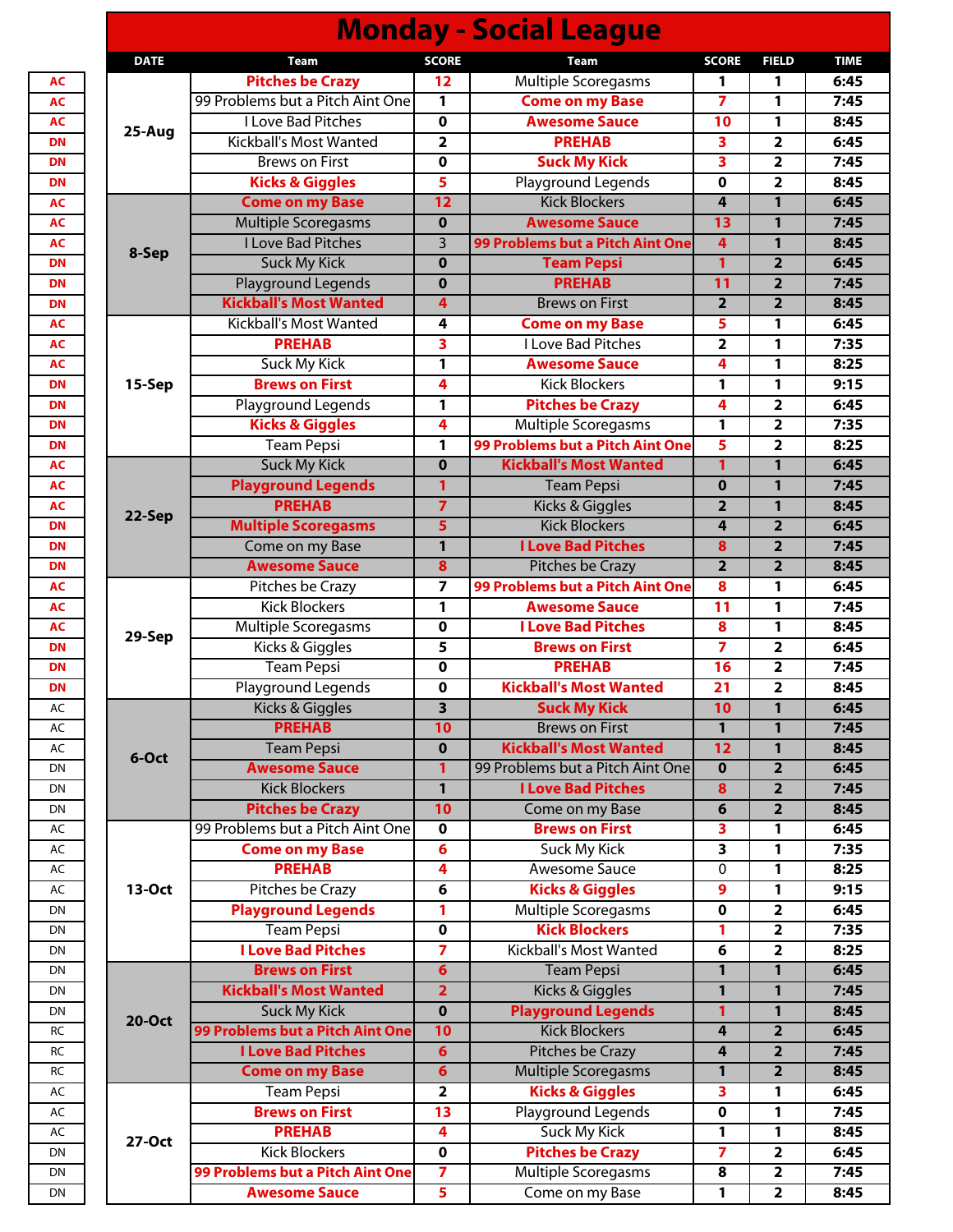|             |                               |                         | <b>Tuesday- Club League</b>   |                         |              |  |
|-------------|-------------------------------|-------------------------|-------------------------------|-------------------------|--------------|--|
| <b>DATE</b> | Team                          | <b>SCORE</b>            | <b>Team</b>                   | <b>SCORE</b>            | <b>FIELD</b> |  |
|             | <b>Pitches be Cray Cray</b>   | 16                      | The Fresh Prince of Ball Air  | 1                       | 1            |  |
|             | <b>Big Kicks, Small Dicks</b> | 3                       | No Parents, No Rulez          | 1                       | 1            |  |
| 26-Aug      | <b>Recess Rejects</b>         | 0                       | <b>Ardmore Alcoballics</b>    | 1                       | 1            |  |
|             |                               |                         |                               |                         |              |  |
|             | <b>Big Kicks, Small Dicks</b> | $\overline{2}$          | <b>Recess Rejects</b>         | $\mathbf 0$             | $\mathbf{1}$ |  |
|             | The Fresh Prince of Ball Air  | 1                       | <b>Ardmore Alcoballics</b>    | 5                       | $\mathbf{1}$ |  |
|             | No Parents, No Rulez          | $\bf{0}$                | <b>Pitches be Cray Cray</b>   | $\overline{\mathbf{3}}$ | $\mathbf{1}$ |  |
| 2-Sep       |                               |                         |                               |                         |              |  |
|             | <b>Pitches be Cray Cray</b>   | $\overline{\mathbf{2}}$ | <b>Ardmore Alcoballics</b>    | 1                       | 1            |  |
|             | <b>Pitches be Cray Cray</b>   | 10                      | <b>Recess Rejects</b>         | $\mathbf 0$             | 1            |  |
|             | The Fresh Prince of Ball Air  | $\mathbf 0$             | <b>Big Kicks, Small Dicks</b> | 5                       | 1            |  |
| 9-Sep       |                               |                         |                               |                         |              |  |
|             | <b>No Parents, No Rulez</b>   | 5                       | The Fresh Prince of Ball Air  | $\overline{2}$          | $\mathbf{1}$ |  |
|             | <b>Recess Rejects</b>         | 5                       | <b>No Parents, No Rulez</b>   | 6                       | 1            |  |
|             | <b>Ardmore Alcoballics</b>    | $\bf{0}$                | <b>Big Kicks, Small Dicks</b> | $\overline{7}$          | $\mathbf{1}$ |  |
| 16-Sep      |                               |                         |                               |                         |              |  |
|             | <b>Recess Rejects</b>         | $\overline{\mathbf{2}}$ | <b>Ardmore Alcoballics</b>    | $\mathbf 0$             | 1            |  |
|             | <b>Pitches be Cray Cray</b>   | 1                       | The Fresh Prince of Ball Air  | $\mathbf 0$             | 1            |  |
|             | <b>Big Kicks, Small Dicks</b> | $\overline{\mathbf{7}}$ | No Parents, No Rulez          | 3                       | 1            |  |
| 23-Sep      |                               |                         |                               |                         |              |  |
|             | <b>Pitches be Cray Cray</b>   | 10                      | <b>Big Kicks, Small Dicks</b> | 4                       | 1            |  |
|             | <b>Ardmore Alcoballics</b>    | $\Omega$                | <b>No Parents, No Rulez</b>   | $\overline{\mathbf{3}}$ | $\mathbf{1}$ |  |
| 30-Sep      | <b>Recess Rejects</b>         | 8                       | The Fresh Prince of Ball Air  | $\mathbf{0}$            | $\mathbf{1}$ |  |
|             |                               |                         |                               |                         |              |  |
|             | The Fresh Prince of Ball Air  | $\mathbf 0$             | <b>Ardmore Alcoballics</b>    | 3                       | 1            |  |
|             | <b>Big Kicks, Small Dicks</b> | $\overline{\mathbf{2}}$ | <b>Recess Rejects</b>         | 1                       | 1            |  |
| 7-Oct       | No Parents, No Rulez          | 8                       | <b>Pitches be Cray Cray</b>   | 12                      | 1            |  |
|             |                               |                         |                               |                         |              |  |
|             | No Parents, No Rulez          | $\mathbf 0$             | <b>Recess Rejects</b>         | $\overline{\mathbf{3}}$ | 1            |  |
|             | The Fresh Prince of Ball Air  | $\mathbf{1}$            | <b>Big Kicks, Small Dicks</b> | 5                       | $\mathbf{1}$ |  |
| 21-Oct      | Pitches be Cray Cray          | 5                       | <b>Ardmore Alcoballics</b>    | 6                       | 1            |  |
|             |                               |                         |                               |                         |              |  |
|             |                               |                         |                               |                         |              |  |
|             |                               |                         |                               |                         |              |  |
|             |                               |                         |                               |                         |              |  |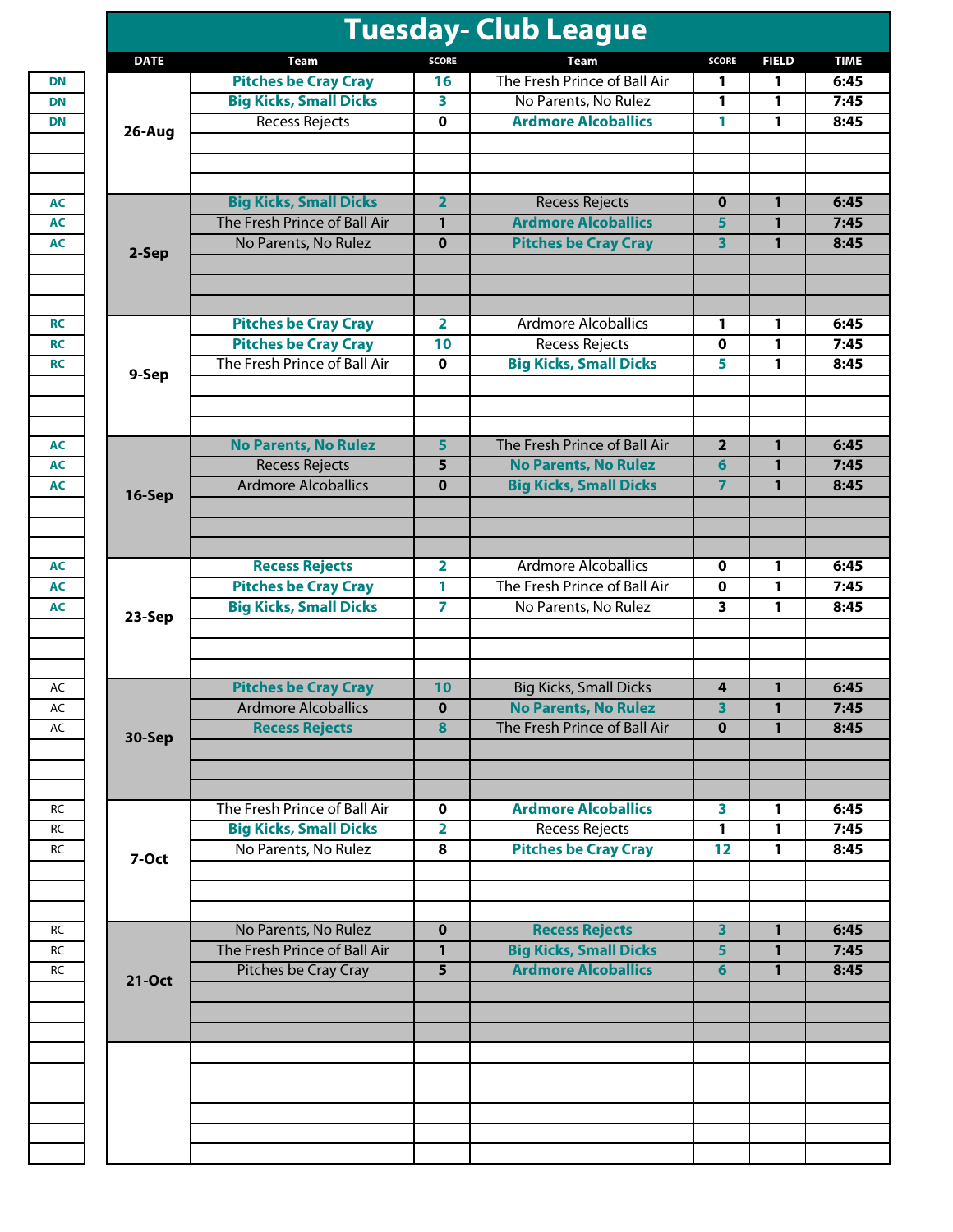|               |                                     |                         | <b>Wednesday- Winston League</b>    |                         |                         |             |
|---------------|-------------------------------------|-------------------------|-------------------------------------|-------------------------|-------------------------|-------------|
| <b>DATE</b>   | <b>Team</b>                         | <b>SCORE</b>            | Team                                | <b>SCORE</b>            | <b>FIELD</b>            | <b>TIME</b> |
|               | <b>One Kick Wonders</b>             | 18                      | <b>Recess Warriors</b>              | 4                       | 1                       | 6:45        |
|               | <b>Ball in Yo Face</b>              | 1                       | <b>Pitch, Please!</b>               | 3                       | 1                       | 7:45        |
|               | OMG Becky, Look at that Bunt        | $\mathbf{1}$            | <b>Fluffy Pillows</b>               | 7                       | 1                       | 8:45        |
| 27-Aug        | <b>AlcoBallics Anonymous</b>        | $\overline{2}$          | <b>Ballsagna</b>                    | 5                       | $\overline{\mathbf{2}}$ | 6:45        |
|               | <b>Kick Brawlers</b>                | 1                       | <b>Just One More</b>                | 9                       | $\overline{2}$          | 7:45        |
|               | <b>The Cremasters</b>               | 5                       | Kick in a Box                       | 1                       | $\overline{\mathbf{2}}$ | 8:45        |
|               | <b>Recess Warriors</b>              | 1                       | <b>Fluffy Pillows</b>               | $\mathbf 0$             | $\overline{1}$          | 6:45        |
|               | <b>Pitch, Please!</b>               | $\mathbf{9}$            | <b>Balls Deep</b>                   | $\mathbf{1}$            | $\mathbf{1}$            | 7:45        |
|               | <b>OMG Becky, Look at that Bunt</b> | 11                      | <b>Ball in Yo Face</b>              | $\overline{5}$          | 1                       | 8:45        |
| 3-Sep         | <b>Kick in a Box</b>                | $\overline{1}$          | <b>Ballsagna</b>                    | 5                       | $\overline{2}$          | 6:45        |
|               | <b>Just One More</b>                |                         |                                     | $\overline{2}$          | $\overline{2}$          | 7:45        |
|               |                                     | 8                       | <b>Colonel Angus Allstars</b>       |                         |                         |             |
|               | <b>AlcoBallics Anonymous</b>        | $\overline{4}$          | <b>Kick Brawlers</b>                | $\overline{7}$          | $\overline{2}$          | 8:45        |
|               | <b>AlcoBallics Anonymous</b>        | 3                       | Pitch, Please!                      | 1                       | 1                       | 6:45        |
|               | Ballsagna                           | 1                       | <b>OMG Becky, Look at that Bunt</b> | 5                       | 1                       | 7:35        |
|               | <b>Just One More</b>                | $\overline{\mathbf{4}}$ | <b>Fluffy Pillows</b>               | 1                       | 1                       | 8:25        |
| 10-Sep        | <b>Kick Brawlers</b>                | $\overline{\mathbf{3}}$ | <b>Balls Deep</b>                   | $\mathbf{1}$            | 1                       | 9:15        |
|               | <b>Kick in a Box</b>                | 1                       | <b>One Kick Wonders</b>             | 0                       | $\overline{\mathbf{2}}$ | 6:45        |
|               | <b>The Cremasters</b>               | 12                      | <b>Recess Warriors</b>              | 0                       | $\overline{\mathbf{2}}$ | 7:35        |
|               | <b>Colonel Angus Allstars</b>       | $\overline{9}$          | <b>Ball in Yo Face</b>              | 4                       | $\mathbf{2}$            | 8:25        |
|               | <b>Just One More</b>                | $\overline{7}$          | <b>AlcoBallics Anonymous</b>        | $\mathbf{1}$            | 1                       | 6:45        |
|               | <b>Kick in a Box</b>                | $\overline{\mathbf{3}}$ | <b>Colonel Angus Allstars</b>       | $\overline{2}$          | $\mathbf{1}$            | 7:45        |
|               | <b>Ballsagna</b>                    | 13                      | <b>The Cremasters</b>               | $\overline{4}$          | $\mathbf{1}$            | 8:45        |
| 17-Sep        | <b>Pitch, Please!</b>               | $\overline{2}$          | OMG Becky, Look at that Bunt        | $\mathbf{1}$            | $\overline{2}$          | 6:45        |
|               | <b>Recess Warriors</b>              | $\overline{0}$          | <b>Balls Deep</b>                   | 19                      | $\overline{\mathbf{2}}$ | 7:45        |
|               | <b>Fluffy Pillows</b>               | 11                      | <b>One Kick Wonders</b>             | $\mathbf{1}$            | $\overline{2}$          | 8:45        |
|               |                                     |                         |                                     |                         |                         |             |
| Tuesday,      | <b>Balls Deep</b>                   | 1                       | <b>Fluffy Pillows</b>               | 8                       | 1                       | 6:45        |
| October 21st  | <b>One Kick Wonders</b>             | $6\phantom{1}6$         | <b>Ball in Yo Face</b>              | $\overline{2}$          | 1                       | 7:45        |
|               | <b>Recess Warriors</b>              | 1                       | <b>OMG Becky, Look at that Bunt</b> | $\overline{17}$         | 1                       | 8:45        |
| Tuesday,      | <b>The Cremasters</b>               | $\mathbf 0$             | <b>Kick Brawlers</b>                | $\overline{4}$          | $\mathbf{1}$            | 6:45        |
| October 7th   | <b>Colonel Angus Allstars</b>       | $\mathbf{1}$            | <b>Ballsagna</b>                    | 3                       | 1                       | 7:45        |
|               | Kick in a Box                       | $\overline{2}$          | <b>AlcoBallics Anonymous</b>        | 9                       | $\mathbf{1}$            | 8:45        |
|               | The Cremasters                      | 1                       | <b>Just One More</b>                | 10                      | 1                       | 6:45        |
|               | <b>Ballsagna</b>                    | 3                       | <b>Kick Brawlers</b>                | 1                       | 1                       | 7:45        |
| 1-Oct         | <b>Colonel Angus Allstars</b>       | $6\phantom{1}6$         | <b>AlcoBallics Anonymous</b>        | 4                       | 1                       | 8:45        |
|               | <b>Fluffy Pillows</b>               | 6                       | <b>Ball in Yo Face</b>              | 4                       | $\overline{\mathbf{2}}$ | 6:45        |
|               | <b>Balls Deep</b>                   | $\mathbf 0$             | <b>OMG Becky, Look at that Bunt</b> | 5                       | $\overline{\mathbf{2}}$ | 7:45        |
|               | <b>One Kick Wonders</b>             | 1                       | <b>Pitch, Please!</b>               | 7                       | 2                       | 8:45        |
|               | <b>Ballsagna</b>                    | 5                       | <b>Fluffy Pillows</b>               | $\overline{0}$          | 1                       | 6:45        |
|               | Pitch, Please!                      | $\overline{4}$          | <b>Just One More</b>                | 7                       | 1                       | 7:35        |
|               | <b>Ball in Yo Face</b>              | $\mathbf 0$             | <b>Kick Brawlers</b>                | $\overline{\mathbf{3}}$ | 1                       | 8:25        |
| 8-Oct         | <b>One Kick Wonders</b>             | $\mathbf{1}$            | <b>The Cremasters</b>               | $\overline{7}$          | 1                       | 9:15        |
|               | <b>Kick in a Box</b>                | 20                      | <b>Recess Warriors</b>              | $\overline{0}$          | $\overline{\mathbf{2}}$ | 6:45        |
|               | <b>Colonel Angus Allstars</b>       | $6\phantom{1}6$         | <b>Balls Deep</b>                   | $\overline{4}$          | $\overline{\mathbf{2}}$ | 7:35        |
|               | <b>OMG Becky, Look at that Bunt</b> | $\overline{7}$          | <b>AlcoBallics Anonymous</b>        | $\mathbf{1}$            | $\overline{2}$          | 8:25        |
|               | <b>Just One More</b>                | $\overline{\mathbf{3}}$ | Kick in a Box                       | 1                       | 1                       | 6:45        |
| 15-Oct        | <b>AlcoBallics Anonymous</b>        | $\overline{\mathbf{3}}$ | The Cremasters                      | $\mathbf 0$             | $\mathbf{1}$            | 7:45        |
|               |                                     |                         |                                     |                         |                         |             |
|               | <b>Kick Brawlers</b>                | 11                      | <b>Colonel Angus Allstars</b>       | 1                       | 1                       | 8:45        |
|               | <b>Ball in Yo Face</b>              | $6\phantom{1}6$         | <b>Balls Deep</b>                   | 1                       | $\overline{\mathbf{2}}$ | 6:45        |
|               | <b>OMG Becky, Look at that Bunt</b> | 5                       | <b>One Kick Wonders</b>             | $\pmb{0}$               | 2                       | 7:45        |
|               | <b>Pitch, Please!</b>               | 15                      | <b>Recess Warriors</b>              | 0                       | $\overline{\mathbf{2}}$ | 8:45        |
|               | <b>Ballsagna</b>                    | $6\phantom{1}6$         | <b>Just One More</b>                | 4                       | 1                       | 6:45        |
|               | <b>Kick Brawlers</b>                | 5                       | <b>Kick in a Box</b>                | $\overline{2}$          | 1                       | 7:45        |
| <b>22-Oct</b> | <b>Colonel Angus Allstars</b>       | 3                       | <b>The Cremasters</b>               | 4                       | 1                       | 8:45        |
|               | <b>Balls Deep</b>                   | $\overline{ }$          | <b>One Kick Wonders</b>             | 5                       | $\overline{\mathbf{2}}$ | 6:45        |
|               | <b>Fluffy Pillows</b>               | $\overline{7}$          | Pitch, Please!                      | $\mathbf{1}$            | $\overline{\mathbf{2}}$ | 7:45        |
|               |                                     |                         | <b>Recess Warriors</b>              |                         |                         |             |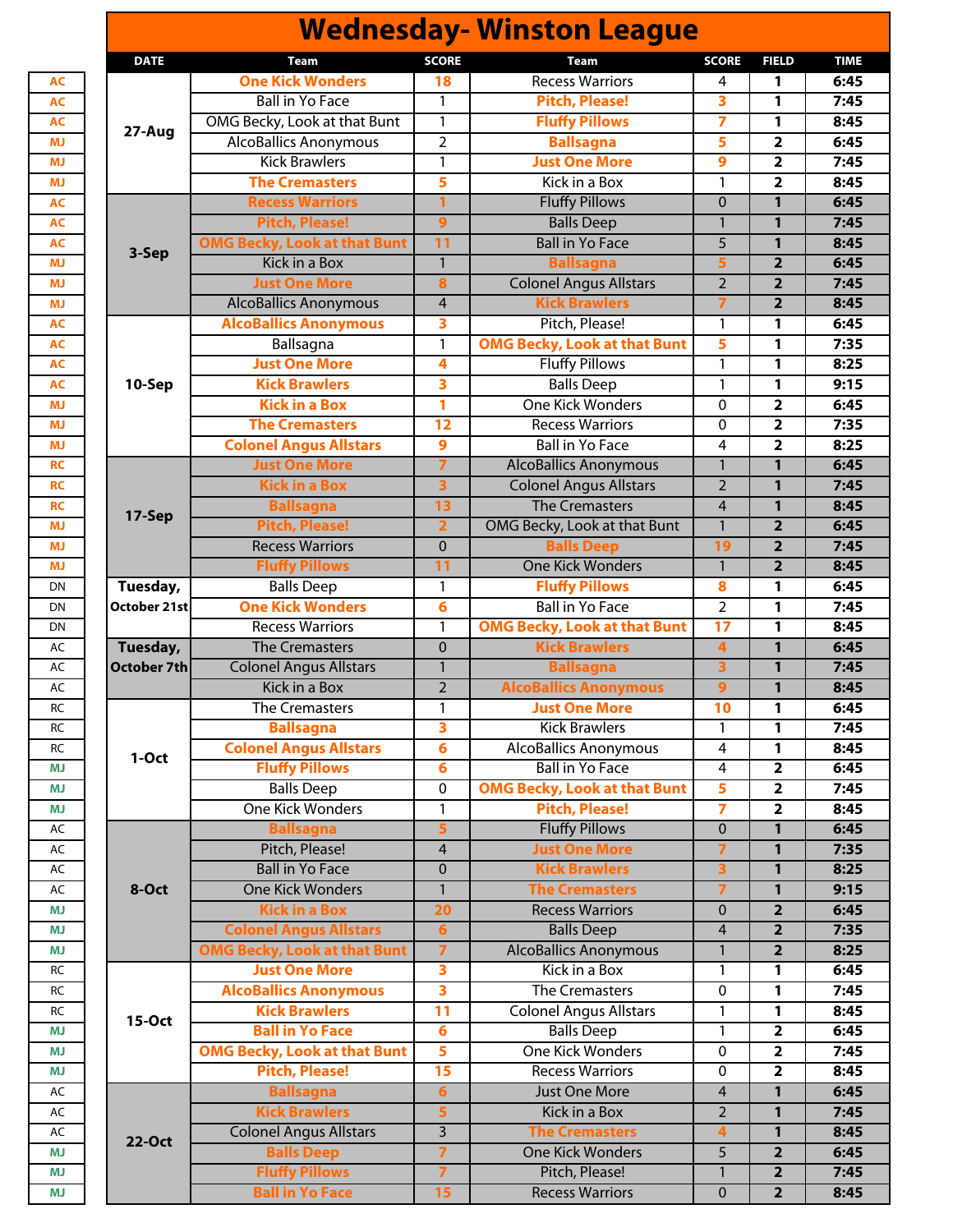|               |                                |                         | <b>Thursday- Old League</b>                                   |                         |                                  |              |
|---------------|--------------------------------|-------------------------|---------------------------------------------------------------|-------------------------|----------------------------------|--------------|
| <b>DATE</b>   | <b>TEAM</b>                    | <b>SCORE</b>            | <b>TEAM</b>                                                   | <b>SCORE</b>            | <b>FIELD</b>                     | <b>TIME</b>  |
|               | <b>Kick'n Da Ballz</b>         | 5.                      | <b>Kick Tease</b>                                             | 2                       | 1                                | 6:45         |
|               | <b>Natural Born Kickers</b>    | 8                       | Life's a Pitch                                                | 0                       | 1                                | 7:45         |
| 28-Aug        | Natural Born Kickers           | $\overline{\mathbf{3}}$ | <b>Pitching a GEM</b>                                         | 5                       | 1                                | 8:45         |
|               | <b>Swift Kick in the Grass</b> | $\overline{\mathbf{7}}$ | All My Pitches Love Me                                        | 6                       | $\overline{2}$                   | 6:45         |
|               | <b>Freeballers</b>             | 9                       | <b>Ace of Bases</b>                                           | $\overline{\mathbf{3}}$ | $\overline{2}$                   | 7:45         |
|               | <b>Swift Kick in the Grass</b> | 5                       | Kick'n Da Ballz                                               | 4                       | 1                                | 6:45         |
|               | <b>Ace of Bases</b>            | $\mathbf 0$             | <b>Pitching a GEM</b>                                         | 1                       | $\mathbf{1}$                     | 7:45         |
|               | <b>Pitching a GEM</b>          | $\overline{\mathbf{4}}$ | Toot 'em and Boot 'em                                         | $\overline{\mathbf{3}}$ | $\mathbf{1}$                     |              |
| <b>16-Oct</b> | <b>Freeballers</b>             | $\overline{7}$          | All My Pitches Love Me                                        | $\overline{1}$          |                                  | 8:45         |
|               | <b>All My Pitches Love Me</b>  |                         | Life's a Pitch                                                | 1                       | $\overline{2}$<br>$\overline{2}$ | 6:45<br>7:45 |
|               | <b>Natural Born Kickers</b>    | 4                       | <b>Kick Tease</b>                                             | $\overline{\mathbf{3}}$ | $\overline{2}$                   |              |
|               |                                | 6                       |                                                               |                         |                                  | 8:45         |
|               | Freeballers                    | 4                       | <b>Kick'n Da Ballz</b>                                        | 7                       | 1                                | 6:45<br>7:45 |
|               | <b>Natural Born Kickers</b>    | 3                       | All My Pitches Love Me                                        | 0                       | 1                                | 8:45         |
| 11-Sep        | <b>Pitching a GEM</b>          | 10                      | Life's a Pitch                                                | 1                       | 1                                |              |
|               | <b>Kick Tease</b>              | 6                       | <b>Ace of Bases</b>                                           | 3                       | $\overline{2}$                   | 6:45         |
|               | <b>Swift Kick in the Grass</b> | 5                       | Toot 'em and Boot 'em                                         | 3                       | $\overline{2}$                   |              |
|               | All My Pitches Love Me         | $\mathbf 0$             | <b>Pitching a GEM</b>                                         | 7                       | 1                                |              |
|               | <b>Ace of Bases</b>            | $\overline{2}$          | <b>Kick'n Da Ballz</b>                                        | 4                       | $\mathbf{1}$                     | 6:45<br>7:45 |
|               | <b>Kick'n Da Ballz</b>         | $\overline{7}$          | Toot 'em and Boot 'em                                         | 4                       | $\mathbf{1}$                     | 8:45         |
| 18-Sep        | Life's a Pitch                 | $\overline{2}$          | <b>Kick Tease</b>                                             | 3                       | $\overline{2}$                   |              |
|               | <b>Swift Kick in the Grass</b> | $\overline{2}$          | <b>Freeballers</b>                                            | $\mathbf{1}$            | $\overline{2}$                   |              |
|               | <b>Freeballers</b>             | $\mathbf{1}$            | <b>Natural Born Kickers</b>                                   | 6                       | $\overline{2}$                   |              |
|               | Life's a Pitch                 | 1                       | <b>Toot 'em and Boot 'em</b>                                  | 4                       | 1                                |              |
|               | Life's a Pitch                 | 3                       | <b>Ace of Bases</b>                                           | 6                       | 1                                |              |
|               | Kick'n Da Ballz                | 1                       | <b>Natural Born Kickers</b>                                   | $\overline{\mathbf{2}}$ | 1                                |              |
| 25-Sep        | <b>Kick Tease</b>              | 5                       | <b>Freeballers</b>                                            | 6                       | $\overline{2}$                   |              |
|               | <b>Kick Tease</b>              | $\overline{2}$          | <b>Toot 'em and Boot 'em</b>                                  | 5                       | $\overline{2}$                   |              |
|               | Pitching a GEM                 | 1                       | <b>Swift Kick in the Grass</b>                                | 3                       | $\overline{2}$                   |              |
|               | Toot 'em and Boot 'em          | $\mathbf{1}$            | <b>Freeballers</b>                                            | 3                       | $\mathbf{1}$                     |              |
|               | All My Pitches Love Me         | $\overline{\mathbf{2}}$ | <b>Toot 'em and Boot 'em</b>                                  | 4                       | 1                                |              |
|               | Kick'n Da Ballz                | $\mathbf 0$             | <b>Pitching a GEM</b>                                         | 1                       | $\mathbf{1}$                     |              |
| $2-Oct$       | <b>Swift Kick in the Grass</b> | 6                       | Life's a Pitch                                                | $\mathbf 0$             | $\overline{2}$                   |              |
|               | <b>Kick Tease</b>              |                         |                                                               |                         |                                  |              |
|               | <b>Ace of Bases</b>            | 1<br>1                  | <b>Swift Kick in the Grass</b><br><b>Natural Born Kickers</b> | 11<br>5                 | $\overline{2}$<br>$\overline{2}$ | 7:45<br>8:45 |
|               | <b>Swift Kick in the Grass</b> | 4                       | Ace of Bases                                                  | 3                       | 1                                |              |
|               | <b>All My Pitches Love Me</b>  | 6                       | <b>Ace of Bases</b>                                           | $\overline{\mathbf{2}}$ | 1                                | 6:45         |
|               | <b>Kick Tease</b>              | 11                      | All My Pitches Love Me                                        | 10                      | 1                                | 8:45         |
| 9-Oct         | <b>Kick'n Da Ballz</b>         | $\overline{\mathbf{z}}$ | Life's a Pitch                                                | 3                       | 2                                |              |
|               | <b>Pitching a GEM</b>          | 4                       | Freeballers                                                   | 1                       | $\overline{\mathbf{2}}$          | 6:45<br>7:45 |
|               | Toot 'em and Boot 'em          | 4                       | <b>Natural Born Kickers</b>                                   | 6                       | $\overline{2}$                   | 8:45         |
|               |                                |                         |                                                               |                         |                                  |              |
|               |                                |                         |                                                               |                         |                                  |              |
|               |                                |                         |                                                               |                         |                                  |              |
|               |                                |                         |                                                               |                         |                                  |              |
|               |                                |                         |                                                               |                         |                                  |              |
|               |                                |                         |                                                               |                         |                                  |              |
|               |                                |                         |                                                               |                         |                                  |              |
|               |                                |                         |                                                               |                         |                                  |              |
|               |                                |                         |                                                               |                         |                                  |              |
|               |                                |                         |                                                               |                         |                                  |              |
|               |                                |                         |                                                               |                         |                                  |              |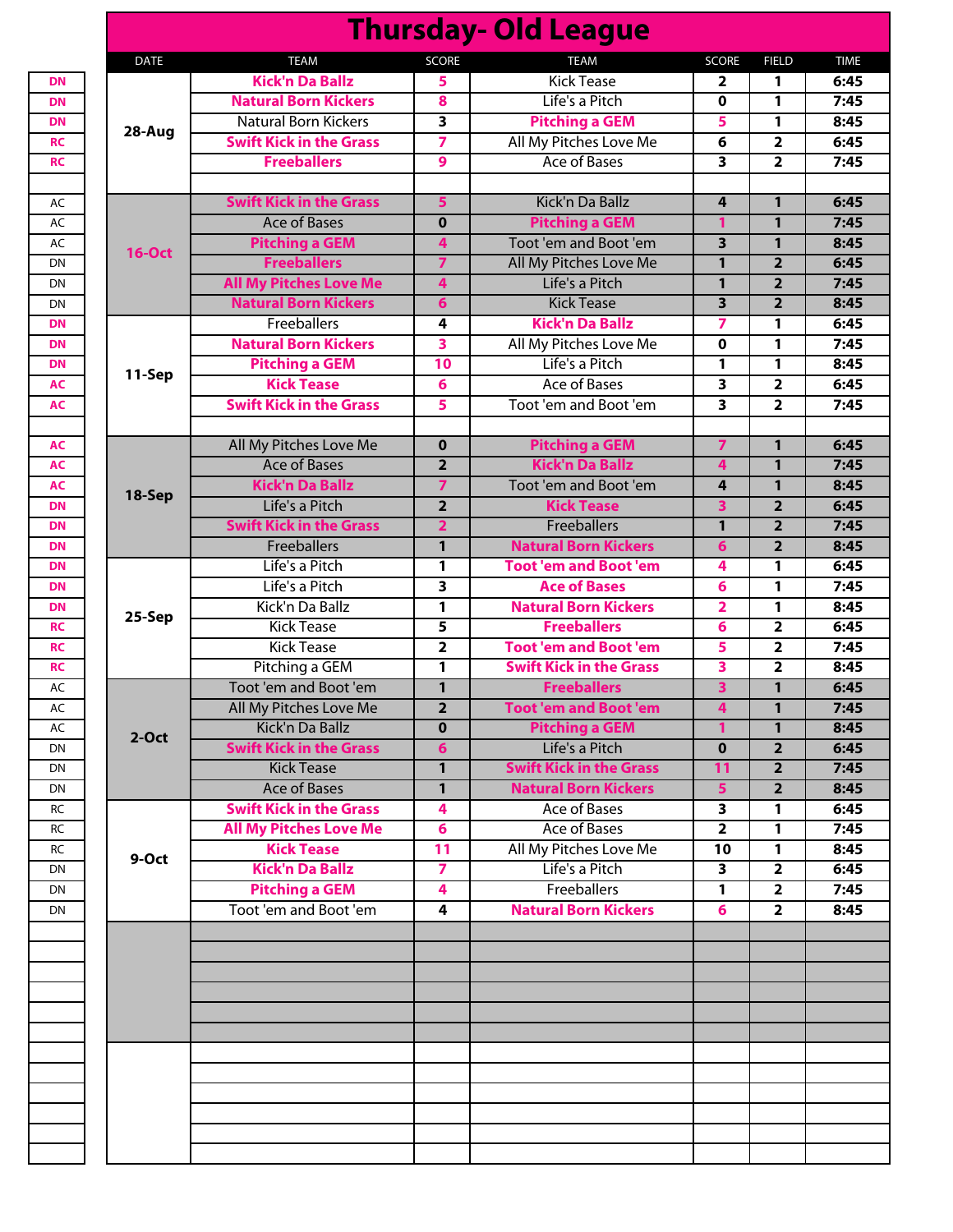|             |                                   |                         | <b>Playoffs</b>                           |                         |                         |
|-------------|-----------------------------------|-------------------------|-------------------------------------------|-------------------------|-------------------------|
| <b>DATE</b> | <b>TEAM</b>                       | <b>SCORE</b>            | <b>TEAM</b>                               | <b>SCORE</b>            | <b>FIELD</b>            |
|             | #27 AlcoBallics Anonymous         | 1                       | #38 Multiple Scoregasms                   | 3                       | 1                       |
|             | <b>#26 Colonel Angus Allstars</b> | $\overline{17}$         | #39 Kick Blockers                         | 6                       | 1                       |
| $29-Oct$    | #7 OMG Becky, Look at that Bunt   | $\overline{10}$         | <b>Colonel Angus Allstars</b>             | 8                       | $\mathbf{1}$            |
|             | #22 The Cremasters                | $\overline{\mathbf{0}}$ | #43 Life's a Pitch                        | 1                       | $\overline{2}$          |
|             | #11 Kick Brawlers                 | $\overline{\mathbf{1}}$ | <b>Life's a Pitch</b>                     | 3                       | $\overline{2}$          |
|             | #6 Ballsagna                      | 12                      | AlcoBallics Anonymous/Multiple Scoregasms | 3                       | $\overline{2}$          |
|             | #32 Kick Tease                    | 10                      | #33 One Kick Wonders                      | $\mathbf 0$             | $\mathbf{1}$            |
|             | #1 Swift Kick in the Grass        | $\overline{\mathbf{0}}$ | <b>Kick Tease</b>                         | 4                       | $\mathbf{1}$            |
| 30-Oct      | #24 Freeballers                   | 8                       | #41 Recess Warriors                       | $\overline{\mathbf{2}}$ | $\mathbf{1}$            |
|             | #16 Kick'n Da Ballz               | 1                       | #17 Pitch, Please                         | $\bf{0}$                | $\overline{2}$          |
|             | <b>#30 Recess Rejects</b>         | 5                       | #35 Balls Deep                            | 4                       | $\overline{2}$          |
|             | <b>#3 Natural Born Kickers</b>    | 10                      | <b>Recess Rejects/Balls Deep</b>          | $\mathbf 0$             | $\overline{2}$          |
|             | #14 Come on my Base               | $\overline{\mathbf{3}}$ | #19 Kicks & Giggles                       | $\mathbf 0$             | 1                       |
|             | #31 No Parents, No Rulez          | $\overline{\mathbf{0}}$ | #34 Ball in Yo Face                       | 1                       | $\mathbf{1}$            |
| 3-Nov       | #2 PREHAB                         | 11                      | <b>Ball in Yo Face</b>                    | 1                       | 1                       |
|             | #29 Toot'em and Boot'em           | 3                       | #36 Suck My Kick                          | 1                       | $\overline{2}$          |
|             | #4 Awesome Sauce                  | 4                       | <b>Toot'em and Boot'em</b>                | 9                       | $\overline{\mathbf{2}}$ |
|             | #13 I Love Bad Pitches            | $\overline{\mathbf{3}}$ | #20 99 Problems but a Pitch Aint One      | 4                       | $\overline{2}$          |
|             | #28 Kick in a Box                 | $\mathbf{1}$            | #37 All My Pitches Love Me                | 4                       | 1                       |
|             | #25 Playground Legends            | $\mathbf 0$             | #40 Team Pepsi                            | 3                       | $\mathbf{1}$            |
| 4-Nov       | #8 Pitching a GEM                 | 10                      | <b>Team Pepsi</b>                         | $\mathbf 0$             | $\mathbf{1}$            |
|             | #23 Ardmore Alcoballics           | $\overline{2}$          | #42 Ace of Bases                          | 3                       | $\overline{2}$          |
|             | #10 Big Kicks, Small Dicks        | $\overline{4}$          | <b>Ace of Base</b>                        | 3                       | $\overline{2}$          |
|             | #5 Pitches be Cray Cray           | 4                       | <b>All My Pitches Love Me</b>             | 6                       | $\overline{2}$          |
|             | #9 Just One More                  | 1                       | #24 Freeballers                           | 0                       | 1                       |
|             | #6 Ballsagna                      | 6                       | #43 Life's a Pitch                        | $\mathbf 0$             | $\mathbf{1}$            |
| 5-Nov       |                                   |                         |                                           |                         | 1                       |
|             | #21 Pitches be Crazy              | $\overline{\mathbf{2}}$ | #44 The Fresh Prince of Ball Air          | 0                       | $\overline{\mathbf{2}}$ |
|             | #12 Fluffy Pillows                | 3                       | Pitches be Crazy                          | $\mathbf 0$             | $\overline{\mathbf{2}}$ |
|             |                                   |                         |                                           |                         | $\overline{2}$          |
|             | #15 Kickball's Most Wanted        | $\overline{2}$          | #18 Brews on First                        | 3                       | 1                       |
|             | #2 PREHAB                         |                         | <b>Brews on First</b>                     |                         | $\mathbf{1}$            |
| 10-Nov      | #8 Pitching a GEM                 | $\overline{2}$          | <b>#9 Just One More</b>                   | 8                       | $\mathbf{1}$            |
|             | #7 OMG Becky, Look at that Bunt   | $\overline{2}$          | #10 Big Kicks, Small Dicks                | $\mathbf{1}$            | $\overline{2}$          |
|             | #29 Toot'em and Boot'em           |                         | #20 99 Problems but a Pitch Aint One      |                         | $\overline{\mathbf{2}}$ |
|             |                                   |                         |                                           |                         | $\overline{2}$          |
|             |                                   |                         |                                           |                         | 1                       |
|             |                                   |                         |                                           |                         | $\mathbf{1}$            |
| 11-Nov      |                                   |                         |                                           |                         | 1                       |
|             | #16 Kick'n Da Ballz               | 5                       | #32 Kick Tease                            | 3                       | $\overline{\mathbf{2}}$ |
|             | #12 Fluffy Pillows                | 4                       | #37 All My Pitches Love Me                | 5                       | $\mathbf{2}$            |
|             | <b>#3 Natural Born Kickers</b>    | 5                       | #14 Come on my Base                       | 2                       | $\overline{\mathbf{2}}$ |
|             | #2 PREHAB                         | 4                       | #7 OMG Becky, Look at that Bunt           | $\overline{\mathbf{3}}$ | $\mathbf{1}$            |
|             | #9 Just One More                  | $\overline{\mathbf{3}}$ | #16 Kick'n Da Ballz                       | $\overline{1}$          | $\overline{1}$          |
| 13-Nov      | #37 All My Pitches                | 1                       | #20 99 Problems but a Pitch Aint One      | $\bf{0}$                | $\overline{2}$          |
|             | <b>#3 Natural Born Kickers</b>    | $\overline{2}$          | #6 Ballsagna                              | $\mathbf{1}$            | $\overline{2}$          |
|             |                                   |                         |                                           |                         |                         |
|             | #2 PREHAB                         | 3                       | <b>#3 Natural Born Kickers</b>            | 4                       | 1                       |
|             | <b>Natural Born Kickers</b>       | 6                       | All My Pitches Love Me                    | $\mathbf 0$             | $\mathbf{1}$            |
| 18-Nov      |                                   |                         |                                           |                         |                         |
|             | #9 Just One More                  | 4                       | #37 All My Pitches Love Me                | 5                       | $\overline{\mathbf{2}}$ |
|             | PREHAB                            | 0                       | <b>Just One More</b>                      | 1                       | $\overline{2}$          |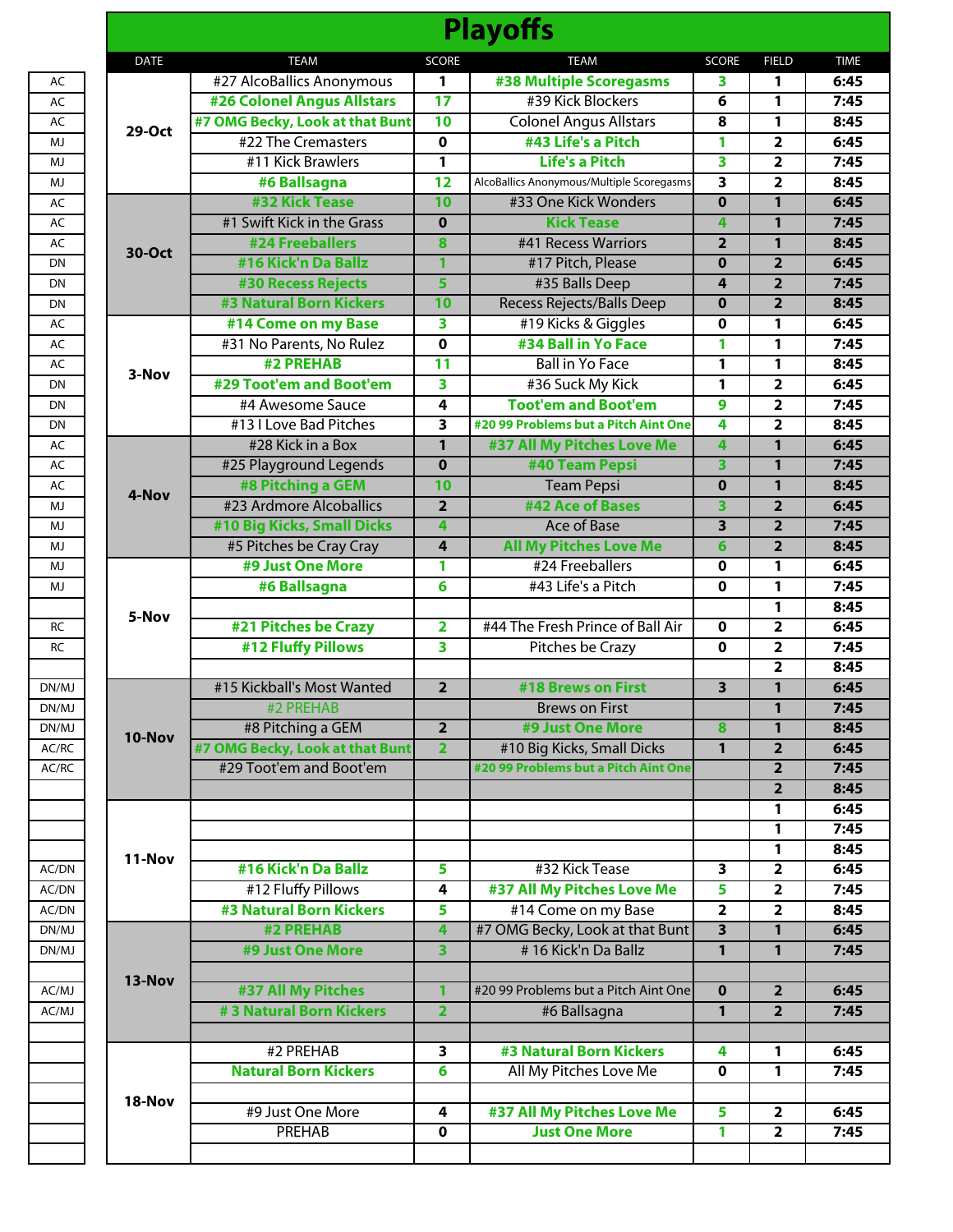# Playoff Rankings

### TOP 6 SEEDS WILL BE DIVISION WINNERS

|                         | SEED-As of 10/17 | Team                             | w              | L              | PCT.  |
|-------------------------|------------------|----------------------------------|----------------|----------------|-------|
|                         | $(+/-)$          |                                  |                |                |       |
| 1                       |                  | Swift Kick in the Grass          | 8              | $\mathbf{0}$   | 1.000 |
| $\overline{\mathbf{2}}$ |                  | <b>PREHAB</b>                    | 8              | 0              | 1.000 |
| 3                       |                  | <b>Natural Born Kickers</b>      | $\overline{7}$ | $\mathbf{1}$   | 0.875 |
| 4                       |                  | <b>Awesome Sauce</b>             | $\overline{7}$ | 1              | 0.875 |
| 5                       |                  | Pitches be Cray Cray             | $\overline{7}$ | $\mathbf{1}$   | 0.875 |
| 6                       |                  | Ballsagna                        | $\overline{7}$ | 1              | 0.875 |
| $\overline{7}$          |                  | OMG Becky, Look at that Bunt     | 6              | $\overline{2}$ | 0.750 |
|                         |                  |                                  |                |                |       |
| 8                       |                  | Pitching a GEM                   | $\overline{7}$ | 1              | 0.875 |
| 9                       |                  | <b>Just One More</b>             | $\overline{7}$ | 1              | 0.875 |
| 10                      |                  | <b>Big Kicks, Small Dicks</b>    | $\overline{7}$ | $\mathbf{1}$   | 0.875 |
| 11                      |                  | <b>Kick Brawlers</b>             | 6              | $\overline{2}$ | 0.750 |
| 12                      |                  | <b>Fluffy Pillows</b>            | 5              | 3              | 0.625 |
| 13                      |                  | <b>I Love Bad Pitches</b>        | 5              | $\overline{3}$ | 0.625 |
| 14                      |                  | Come on my Base                  | 5              | $\overline{3}$ | 0.625 |
| 15                      |                  | <b>Kickball's Most Wanted</b>    | 5              | 3              | 0.625 |
| 16                      |                  | Kick'n Da Ballz                  | 5              | 3              | 0.625 |
| 17                      |                  | Pitch, Please!                   | 5              | 3              | 0.625 |
| 18                      |                  | <b>Brews on First</b>            | 5              | 3              | 0.625 |
| 19                      |                  | Kicks & Giggles                  | 4              | 4              | 0.500 |
| 20                      |                  | 99 Problems but a Pitch Aint One | 4              | 4              | 0.500 |
| 21                      |                  | Pitches be Crazy                 | 4              | 4              | 0.500 |
| 22                      |                  | <b>The Cremasters</b>            | 4              | 4              | 0.500 |
| 23                      |                  | <b>Ardmore Alcoballics</b>       | 4              | 4              | 0.500 |
| 24                      |                  | Freeballers                      | 4              | 4              | 0.500 |
| 25                      |                  | Playground Legends               | 3              | 5              | 0.375 |
| 26                      |                  | <b>Colonel Angus Allstars</b>    | 3              | 5              | 0.375 |
| 27                      |                  | <b>AlcoBallics Anonymous</b>     | 3              | 5              | 0.375 |
| 28                      |                  | Kick in a Box                    | 3              | 5              | 0.375 |
| 29                      |                  | Toot 'em and Boot 'em            | 3              | 5              | 0.375 |
| 30                      |                  | <b>Recess Rejects</b>            | $\overline{3}$ | 5              | 0.375 |
| 31                      |                  | No Parents, No Rulez             | 3              | 5              | 0.375 |
| 32                      |                  | <b>Kick Tease</b>                | $\overline{3}$ | 5              | 0.375 |
| 33                      |                  | <b>One Kick Wonders</b>          | $\overline{2}$ | 6              | 0.250 |
| 34                      |                  | <b>Ball in Yo Face</b>           | $\overline{2}$ | 6              | 0.250 |
| 35                      |                  | <b>Balls Deep</b>                | $\overline{2}$ | 6              | 0.250 |
| 36                      |                  | <b>Suck My Kick</b>              | $\overline{2}$ | 6              | 0.250 |
| 37                      |                  | All My Pitches Love Me           | $\overline{2}$ | 6              | 0.250 |
| 38                      |                  | <b>Multiple Scoregasms</b>       | $\overline{2}$ | 6              | 0.250 |
| 39                      |                  | <b>Kick Blockers</b>             | 1              | $\overline{7}$ | 0.125 |
| 40                      |                  | <b>Team Pepsi</b>                | 1              | $\overline{7}$ | 0.125 |
| 41                      |                  | <b>Recess Warriors</b>           | 1              | $\overline{7}$ | 0.125 |
| 42                      |                  | <b>Ace of Bases</b>              | 1              | $\overline{7}$ | 0.125 |
| 43                      |                  | Life's a Pitch                   | 0              | 8              | 0.000 |
| 44                      |                  | The Fresh Prince of Ball Air     | 0              | 8              | 0.000 |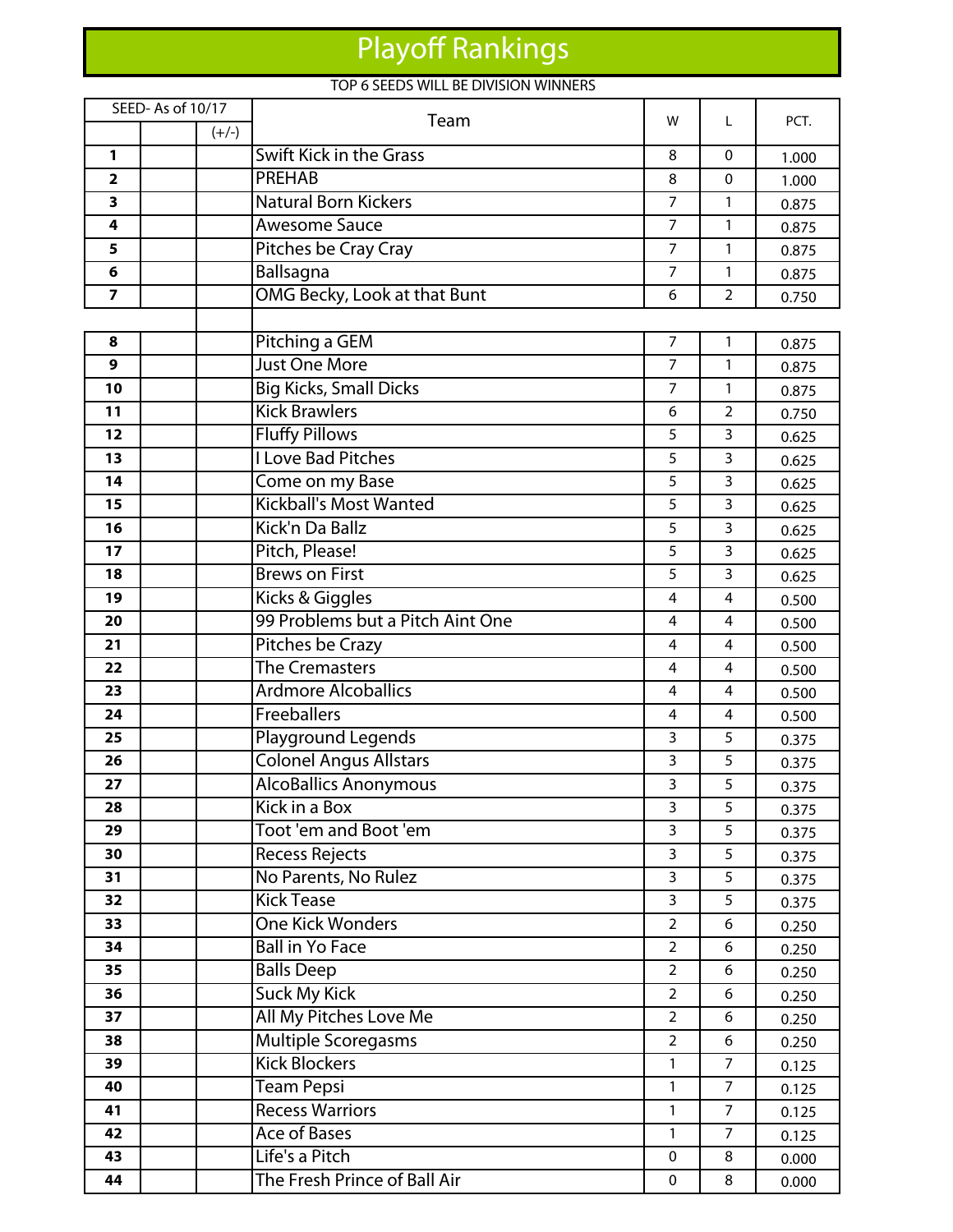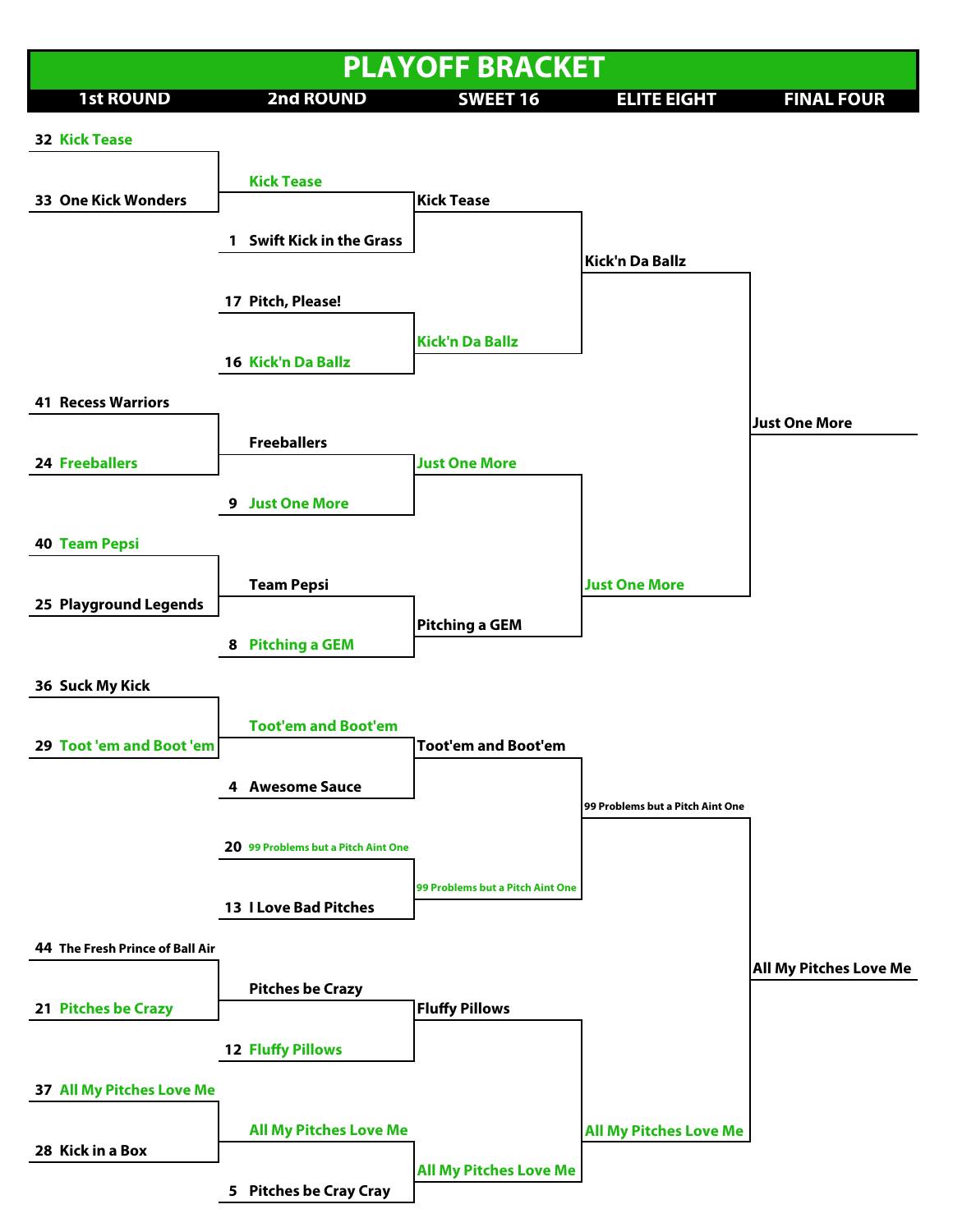